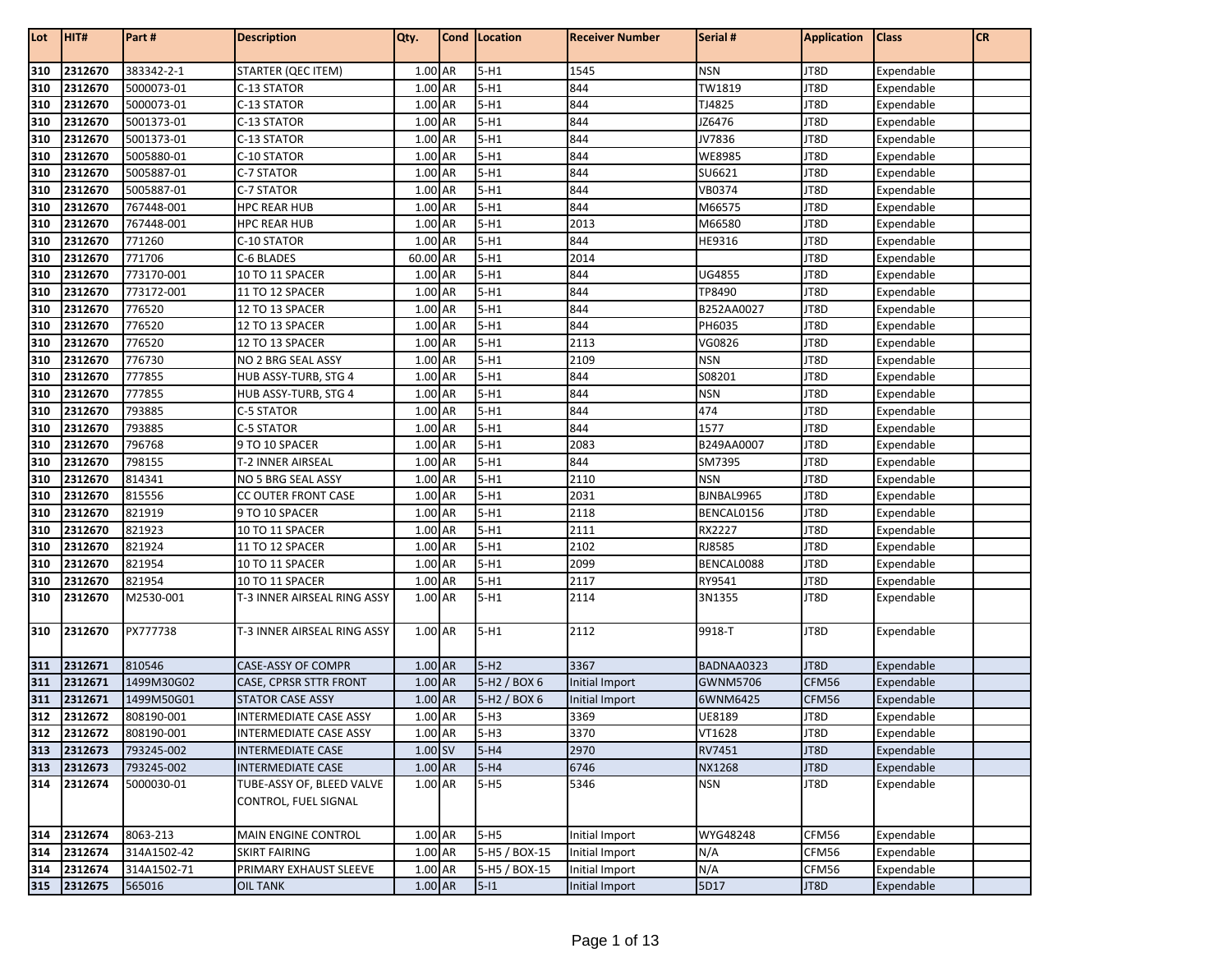| Lot        | HIT#    | Part#      | <b>Description</b>                             | Qty.      | Cond   Location | <b>Receiver Number</b> | Serial # | <b>Application</b> | <b>Class</b> | <b>CR</b> |
|------------|---------|------------|------------------------------------------------|-----------|-----------------|------------------------|----------|--------------------|--------------|-----------|
| 315        | 2312675 | 661372-001 | SHIELD-ASSY OF, HEAT, INR,<br>NO 4 AND 5 BRG   | 1.00 OH   | $5 - 11$        | Initial Import         | 66748    | JT8D               | Expendable   |           |
| 315        | 2312675 | 676954-003 | SHIELD-ASSY OF, HEAT, INR,<br>NO 4 AND 5 BRG   | 1.00 OH   | $5-11$          | Initial Import         | 72716    | JT8D               | Expendable   |           |
| 315        | 2312675 | 676954-003 | SHIELD-ASSY OF, HEAT, INR,<br>NO 4 AND 5 BRG   | 1.00 OH   | $5-11$          | Initial Import         | 5804     | JT8D               | Expendable   |           |
| 315        | 2312675 | 676954-003 | SHIELD-ASSY OF, HEAT, INR,<br>NO 4 AND 5 BRG   | 1.00 AR   | $5-11$          | 1488                   | 5437     | JT8D               | Expendable   |           |
| 315        | 2312675 | 777915     | FRONT COMP. SOUND<br><b>ABSORB. LINER ASSY</b> | 1.00 AR   | $5-11$          | 1678                   | J7K947   | JT8D               | Expendable   |           |
| 315        | 2312675 | 780322     | LINER ASSY OF, FRONT<br><b>COMPRESSOR</b>      | 1.00 AR   | $5-11$          | 1684                   | N/A      | JT8D               | Expendable   |           |
| 315        | 2312675 | 788052     | TURB EXHAUST CONE ASSY                         | 1.00 AR   | $5-11$          | Initial Import         | 477      | JT8D               | Expendable   |           |
| 315        | 2312675 | 788052     | TURB EXHAUST CONE ASSY                         | 1.00 AR   | $5-11$          | Initial Import         | N/A      | JT8D               | Expendable   |           |
| 315        | 2312675 | 788052     | TURB EXHAUST CONE ASSY                         | 1.00 AR   | $5-11$          | <b>Initial Import</b>  | 429      | JT8D               | Expendable   |           |
| 315        | 2312675 | 788052     | TURB EXHAUST CONE ASSY                         | 1.00 AR   | $5-11$          | Initial Import         | 581      | JT8D               | Expendable   |           |
| 315        | 2312675 | 796770-002 | <b>INTERMEDIATE CASE</b>                       | 1.00 AR   | $5-11$          | 1687                   | PN6690   | JT8D               | Expendable   |           |
| 315        | 2312675 | 807090     | SHIELD-ASSY OF, HEAT, INR,<br>NO 4 AND 5 BRG   | 1.00 AR   | $5 - 11$        | Initial Import         | WU6777   | JT8D               | Expendable   |           |
| 315        | 2312675 | 809128-01  | CONE ASSY OF TURB EXHT                         | 1.00 AR   | $5-11$          | Initial Import         | N/A      | JT8D               | Expendable   |           |
| 315        | 2312675 | 809128-01  | CONE ASSY OF TURB EXHT                         | 1.00 AR   | $5-11$          | Initial Import         | N/A      | JT8D               | Expendable   |           |
| 316        | 2312676 | 756810     | C-10 BLADES                                    | 10.00 OH  | $5-12$          | Initial Import         | N/A      | JT8D               | Expendable   |           |
| 316        | 2312676 | 756810     | C-10 BLADES                                    | 27.00 OH  | $5-12$          | Initial Import         | N/A      | JT8D               | Expendable   |           |
|            | 2312676 | 756810     | C-10 BLADES                                    | 3.00 OH   | $5-12$          | Initial Import         | N/A      | JT8D               | Expendable   |           |
| 316<br>316 | 2312676 | 756810     | C-10 BLADES                                    | 3.00 OH   | $5-12$          | 2566                   |          | JT8D               | Expendable   |           |
| 316        | 2312676 | 756810     | C-10 BLADES                                    | 8.00 OH   | $5-12$          | *12468                 |          | JT8D               | Expendable   |           |
| 316        | 2312676 | 756813     | C-13 BLADES                                    | 1.00 OH   | $5-12$          | Initial Import         | N/A      | JT8D               | Expendable   |           |
| 316        | 2312676 | 792511     | C-11 BLADES                                    | 2.00 OH   | $5-12$          | 2566                   |          | JT8D               | Expendable   |           |
| 316        | 2312676 | 792511     | C-11 BLADES                                    | 15.00 OH  | $5-12$          | 6035                   |          | JT8D               | Expendable   |           |
| 316        | 2312676 | 792512     | C-12 BLADES                                    | 1.00 OH   | $5-12$          | 2566                   |          | JT8D               | Expendable   |           |
| 316        | 2312676 | 792813     | C-13 BLADES                                    | 44.00 OH  | $5-12$          | Initial Import         | N/A      | JT8D               | Expendable   |           |
| 316        | 2312676 | 792813     | C-13 BLADES                                    | 34.00 OH  | $5-12$          | Initial Import         | N/A      | JT8D               | Expendable   |           |
| 316        | 2312676 | 792813     | C-13 BLADES                                    | 14.00 OH  | $5-12$          | Initial Import         | N/A      | JT8D               | Expendable   |           |
| 316        | 2312676 | 792813     | C-13 BLADES                                    | 2.00 OH   | $5-12$          | 5475                   |          | JT8D               | Expendable   |           |
| 316        | 2312676 | 798207     | C-7 BLADES                                     | 9.00 OH   | $5-12$          | 2283                   |          | JT8D               | Expendable   |           |
| 316        | 2312676 | 798209     | C-9 BLADES                                     | 11.00 OH  | $5-12$          | Initial Import         | N/A      | JT8D               | Expendable   |           |
| 316        | 2312676 | 798209     | C-9 BLADES                                     | 13.00 OH  | $5-12$          | Initial Import         | N/A      | JT8D               | Expendable   |           |
| 316        | 2312676 | 798209     | C-9 BLADES                                     | 5.00 OH   | $5-12$          | Initial Import         | N/A      | JT8D               | Expendable   |           |
| 316        | 2312676 | 798209     | C-9 BLADES                                     | 4.00 OH   | $5-12$          | Initial Import         | N/A      | JT8D               | Expendable   |           |
| 316        | 2312676 | 798209     | C-9 BLADES                                     | 15.00 OH  | $5-12$          | 3255                   |          | JT8D               | Expendable   |           |
| 316        | 2312676 | 798209     | C-9 BLADES                                     | 8.00 OH   | $5-12$          | 3735                   |          | JT8D               | Expendable   |           |
| 316        | 2312676 | 798211     | C-11 BLADES                                    | $0.00$ OH | $5-12$          | 4749                   |          | JT8D               | Expendable   |           |
| 316        | 2312676 | 798211     | C-11 BLADES                                    | $0.00$ OH | $5-12$          | 4885                   |          | JT8D               | Expendable   |           |
| 316        | 2312676 | 798211     | C-11 BLADES                                    | $0.00$ OH | $5-12$          | 4885                   |          | JT8D               | Expendable   |           |
| 316        | 2312676 | 798212     | C-12 BLADES                                    | 5.00 OH   | $5-12$          | Initial Import         | N/A      | JT8D               | Expendable   |           |
| 316        | 2312676 | 798212     | C-12 BLADES                                    | 2.00 OH   | $5-12$          | Initial Import         | N/A      | JT8D               | Expendable   |           |
| 316        | 2312676 | 798212     | C-12 BLADES                                    | 27.00 OH  | $5-12$          | Initial Import         | N/A      | JT8D               | Expendable   |           |
| 316        | 2312676 | 798212     | C-12 BLADES                                    | 53.00 OH  | $5-12$          | 2566                   |          | JT8D               | Expendable   |           |
| 316        | 2312676 | 798212     | C-12 BLADES                                    | 1.00 OH   | $5-12$          | 2566                   |          | JT8D               | Expendable   |           |
| 316        | 2312676 | 798212     | C-12 BLADES                                    | 45.00 OH  | $5-12$          | 2566                   |          | JT8D               | Expendable   |           |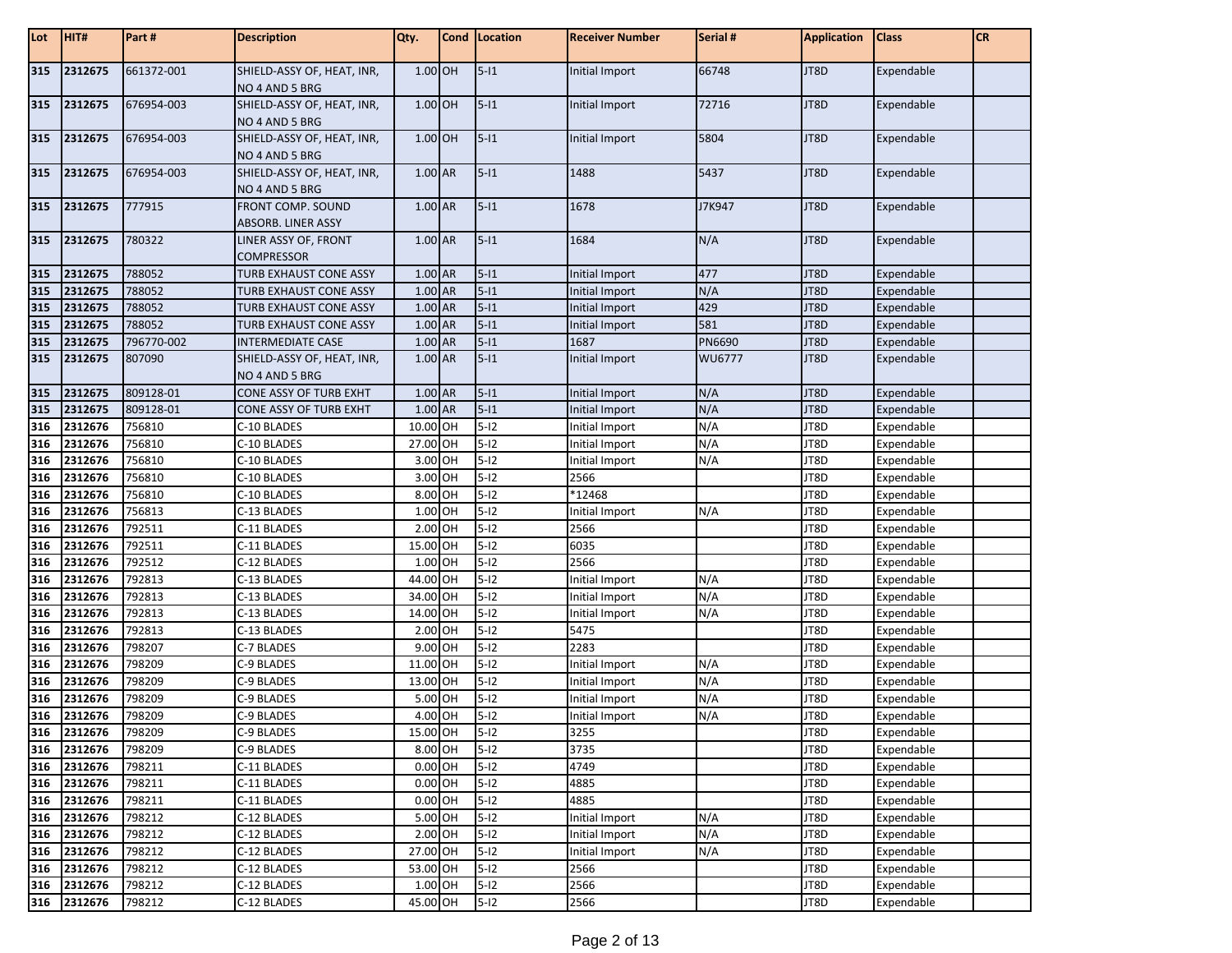| Lot        | HIT#        | Part#  | <b>Description</b>         | Qty.     | Cond   Location | <b>Receiver Number</b> | Serial # | <b>Application</b> | <b>Class</b>             | <b>CR</b> |
|------------|-------------|--------|----------------------------|----------|-----------------|------------------------|----------|--------------------|--------------------------|-----------|
|            | 2312676     | 798212 | C-12 BLADES                | 1.00 OH  | $5-12$          |                        |          | JT8D               | Expendable               |           |
| 316<br>316 | 2312676     | 798212 |                            | 63.00 OH | $5-12$          | 2566<br>2566           |          | JT8D               |                          |           |
| 316        | 2312676     | 798212 | C-12 BLADES<br>C-12 BLADES | 37.00 OH | $5-12$          | 2566                   |          | JT8D               | Expendable<br>Expendable |           |
| 316        | 2312676     | 798213 |                            | 13.00 OH | $5-12$          | 5441                   |          | JT8D               | Expendable               |           |
| 316        | 2312676     | 798508 | C-13 BLADES<br>C-8 BLADES  | 4.00 OH  | $5-12$          | 2566                   |          | JT8D               | Expendable               |           |
|            | 2312676     | 798508 | C-8 BLADES                 | 10.00 OH | $5-12$          | 5564                   |          | JT8D               |                          |           |
| 316        | 2312676     | 802808 |                            | 30.00 OH | $5-12$          |                        | N/A      | JT8D               | Expendable               |           |
| 316<br>316 | 2312676     | 802808 | C-8 BLADES                 | 30.00 OH | $5-12$          | Initial Import         |          | JT8D               | Expendable               |           |
| 316        | 2312676     | 802808 | C-8 BLADES<br>C-8 BLADES   | 44.00 OH | $5-12$          | 2566<br>5476           |          | JT8D               | Expendable<br>Expendable |           |
| 316        | 2312676     | 807509 | C-9 BLADES                 | 31.00 OH | $5-12$          | Initial Import         | N/A      | JT8D               | Expendable               |           |
| 316        | 2312676     | 807509 | C-9 BLADES                 | 1.00 OH  | $5 - 12$        | Initial Import         | N/A      | JT8D               | Expendable               |           |
| 316        | 2312676     | 807509 | C-9 BLADES                 | 24.00 OH | $5-12$          | 2566                   |          | JT8D               | Expendable               |           |
| 316        | 2312676     | 807509 | C-9 BLADES                 | 2.00 OH  | $5-12$          | 2566                   |          | JT8D               | Expendable               |           |
| 316        | 2312676     | 807509 | C-9 BLADES                 | 3.00 OH  | $5-12$          | *11134                 |          | JT8D               | Expendable               |           |
| 316        | 2312676     | 807509 | C-9 BLADES                 | 1.00 OH  | $5-12$          | 4528                   |          | JT8D               | Expendable               |           |
| 316        | 2312676     | 807509 | C-9 BLADES                 | 27.00 OH | $5-12$          | 6028                   |          | JT8D               | Expendable               |           |
| 316        | 2312676     | 809407 | C-7 BLADES                 | 18.00 OH | $5-12$          | 2283                   |          | JT8D               | Expendable               |           |
| 316        | 2312676     | 809407 | C-7 BLADES                 | 6.00 OH  | $5-12$          | 2283                   |          | JT8D               | Expendable               |           |
| 316        | 2312676     | 809809 | C-9 BLADES                 | 9.00 OH  | $5-12$          | Initial Import         | N/A.     | JT8D               | Expendable               |           |
| 316        | 2312676     | 809809 | C-9 BLADES                 | 2.00 OH  | $5-12$          | Initial Import         | N/A      | JT8D               | Expendable               |           |
| 316        | 2312676     | 809809 | C-9 BLADES                 | 2.00 OH  | $5-12$          | Initial Import         | N/A      | JT8D               | Expendable               |           |
| 316        | 2312676     | 810107 | C-7 BLADES                 | 3.00 OH  | $5-12$          | 2283                   |          | JT8D               | Expendable               |           |
| 316        | 2312676     | 810107 | C-7 BLADES                 | 2.00 OH  | $5-12$          | 3866                   |          | JT8D               | Expendable               |           |
| 316        | 2312676     | 810107 | C-7 BLADES                 | 14.00 OH | $5-12$          | 6129                   |          | JT8D               | Expendable               |           |
| 316        | 2312676     | 810108 | C-8 BLADES                 | 7.00 OH  | $5-12$          | Initial Import         | N/A      | JT8D               | Expendable               |           |
| 316        | 2312676     | 810108 | C-8 BLADES                 | 13.00 OH | $5-12$          | 2566                   |          | JT8D               | Expendable               |           |
| 316        | 2312676     | 810208 | C-8 BLADES                 | 3.00 OH  | $5-12$          | Initial Import         | $N/A$ .  | JT8D               | Expendable               |           |
| 316        | 2312676     | 810208 | C-8 BLADES                 | 7.00 OH  | $5-12$          | Initial Import         | N/A      | JT8D               | Expendable               |           |
| 316        | 2312676     | 810208 | C-8 BLADES                 | 2.00 OH  | $5-12$          | Initial Import         | N/A      | JT8D               | Expendable               |           |
| 316        | 2312676     | 810208 | C-8 BLADES                 | 9.00 OH  | $5-12$          | Initial Import         | N/A      | JT8D               | Expendable               |           |
| 316        | 2312676     | 810208 | C-8 BLADES                 | 2.00 OH  | $5-12$          | 5564                   |          | JT8D               | Expendable               |           |
| 316        | 2312676     | 810811 | C-11 BLADES                | 0.00 OH  | $5-12$          | 4748                   |          | JT8D               | Expendable               |           |
| 316        | 2312676     | 810811 | C-11 BLADES                | 1.00 OH  | $5-12$          | *18825                 |          | JT8D               | Expendable               |           |
| 316        | 2312676     | 810813 | C-13 BLADES                | 1.00 OH  | $5-12$          | Initial Import         | N/A      | JT8D               | Expendable               |           |
| 316        | 2312676     | 810813 | C-13 BLADES                | 37.00 OH | $5-12$          | 3734                   |          | JT8D               | Expendable               |           |
| 316        | 2312676     | 811613 | C-13 BLADES                | 11.00 OH | $5-12$          | Initial Import         | N/A      | JT8D               | Expendable               |           |
| 316        | 2312676     | 811613 | C-13 BLADES                | 14.00 OH | $5-12$          | 5475                   |          | JT8D               | Expendable               |           |
| 316        | 2312676     | 811613 | C-13 BLADES                | 73.00 OH | $5-12$          | 6633                   |          | JT8D               | Expendable               |           |
| 316        | 2312676     | 811613 | C-13 BLADES                | 65.00 OH | $5-12$          | 6633                   |          | JT8D               | Expendable               |           |
|            | 316 2312676 | 812310 | C-10 BLADES                | 41.00 OH | $5-12$          | 4885                   |          | JT8D               | Expendable               |           |
| 317        | 2312677     | 756810 | C-10 BLADES                | 2.00 AR  | $5-13$          | 4516                   |          | JT8D               | Expendable               |           |
| 317        | 2312677     | 792511 | C-11 BLADES                | 5.00 AR  | $5-13$          | 4513                   |          | JT8D               | Expendable               |           |
| 317        | 2312677     | 798209 | C-9 BLADES                 | 12.00 AR | $5-13$          | ESN-725463             |          | JT8D               | Expendable               |           |
| 317        | 2312677     | 798210 | C-10 BLADES                | 39.00 AR | $5-13$          | 4515                   |          | JT8D               | Expendable               |           |
| 317        | 2312677     | 798210 | C-10 BLADES                | 63.00 AR | $5-13$          | ESN-717457             |          | JT8D               | Expendable               |           |
| 317        | 2312677     | 798211 | C-11 BLADES                | 61.00 AR | $5-13$          | 3760                   |          | JT8D               | Expendable               |           |
| 317        | 2312677     | 798211 | C-11 BLADES                | 46.00 AR | $5-13$          | 4514                   |          | JT8D               | Expendable               |           |
| 317        | 2312677     | 798211 | C-11 BLADES                | 58.00 AR | $5-13$          | ESN-717457             |          | JT8D               | Expendable               |           |
| 317        | 2312677     | 798212 | C-12 BLADES                | 65.00 AR | $5-13$          | 2566                   |          | JT8D               | Expendable               |           |
| 317        | 2312677     | 798212 | C-12 BLADES                | 80.00 AR | $5-13$          | 2945                   |          | JT8D               | Expendable               |           |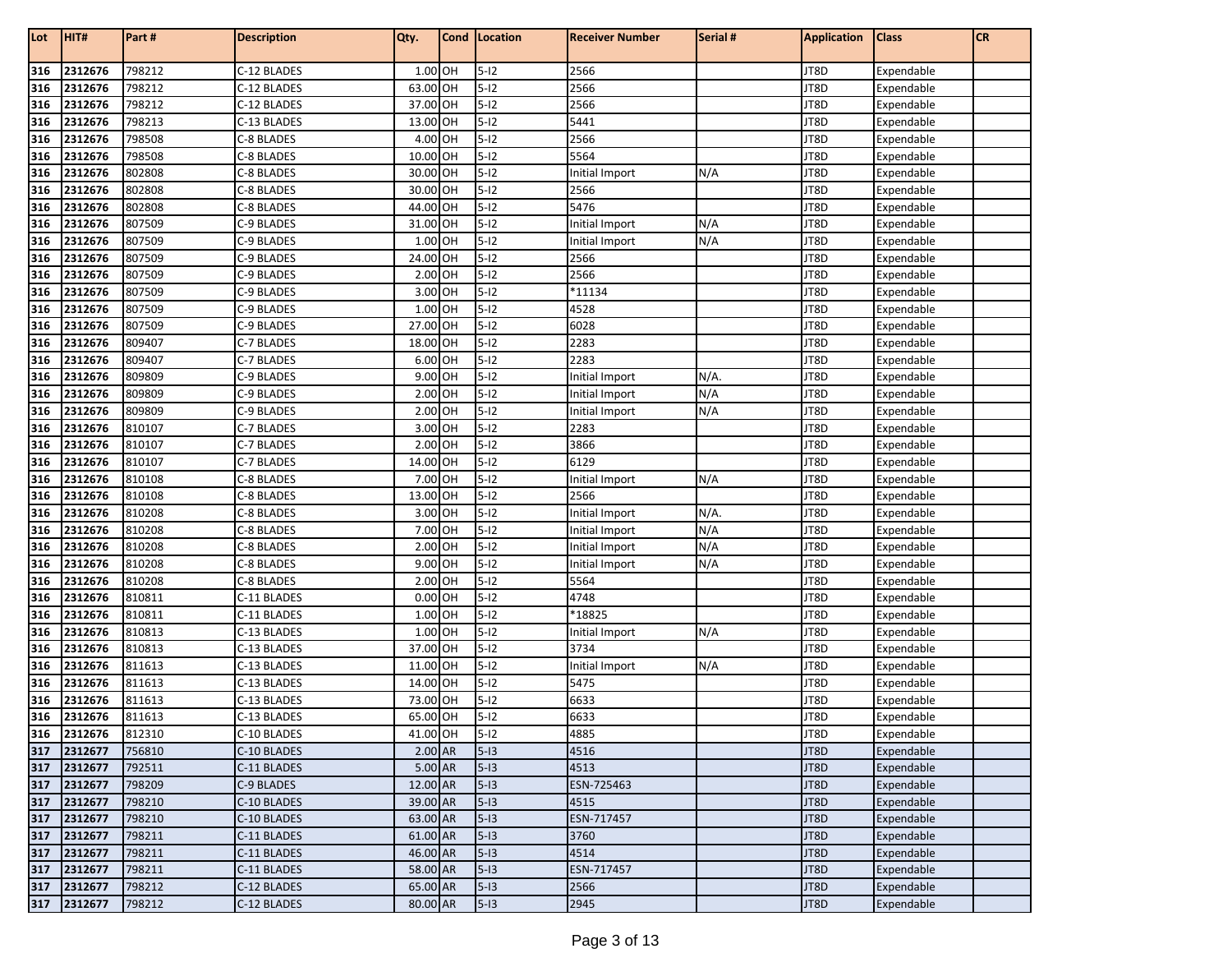| Lot        | HIT#               | Part#            | <b>Description</b>         | Qty.                 | Cond   Location  | <b>Receiver Number</b> | Serial # | <b>Application</b> | <b>Class</b>             | <b>CR</b> |
|------------|--------------------|------------------|----------------------------|----------------------|------------------|------------------------|----------|--------------------|--------------------------|-----------|
| 317        | 2312677            | 798212           | C-12 BLADES                | 80.00 AR             | $5-13$           | 2955                   |          | JT8D               | Expendable               |           |
| 317        | 2312677            | 798212           | C-12 BLADES                | 24.00 AR             | $5-13$           | 3762                   |          | JT8D               | Expendable               |           |
| 317        | 2312677            | 798212           | C-12 BLADES                | 80.00 AR             | $5-13$           | ESN-726064             |          | JT8D               | Expendable               |           |
| 317        | 2312677            | 798212           | C-12 BLADES                | 80.00 AR             | $5-13$           | 6290                   |          | JT8D               | Expendable               |           |
| 317        | 2312677            | 798212           | C-12 BLADES                | 80.00 AR             | $5-13$           | ESN-717457             |          | JT8D               | Expendable               |           |
| 317        | 2312677            | 798213           | C-13 BLADES                | 63.00 AR             | $5-13$           | ESN-717457             |          | JT8D               | Expendable               |           |
| 317        | 2312677            | 802808           | C-8 BLADES                 | 58.00 AR             | $5-13$           | 6285                   |          | JT8D               | Expendable               |           |
| 317        | 2312677            | 807509           | C-9 BLADES                 | 8.00 AR              | $5-13$           | 4519                   |          | JT8D               | Expendable               |           |
| 317        | 2312677            | 807509           | C-9 BLADES                 | 6.00 AR              | $5-13$           | ESN-725463             |          | JT8D               | Expendable               |           |
| 317        | 2312677            | 809809           | C-9 BLADES                 | 60.00 AR             | $5-13$           | 2946                   |          | JT8D               | Expendable               |           |
| 317        | 2312677            | 809809           | C-9 BLADES                 | 52.00 AR             | $5-13$           | 4518                   |          | JT8D               | Expendable               |           |
| 317        | 2312677            | 809809           | C-9 BLADES                 | 37.00 AR             | $5-13$           | ESN-725463             |          | JT8D               | Expendable               |           |
| 317        | 2312677            | 809809           | C-9 BLADES                 | 60.00 AR             | $5-13$           | 6286                   |          | JT8D               | Expendable               |           |
| 317        | 2312677            | 809809           | C-9 BLADES                 | 60.00 AR             | $5-13$           | ESN-717457             |          | JT8D               | Expendable               |           |
| 317        | 2312677            | 810107           | C-7 BLADES                 | 60.00 AR             | $5-13$           | 2947                   |          | JT8D               | Expendable               |           |
| 317        | 2312677            | 810107           | C-7 BLADES                 | 60.00 AR             | $5-13$           | ESN-717457             |          | JT8D               | Expendable               |           |
| 317        | 2312677            | 810108           | C-8 BLADES                 | 33.00 AR             | $5-13$           | 2942                   |          | JT8D               | Expendable               |           |
| 317        | 2312677            | 810108           | C-8 BLADES                 | 5.00 AR              | $5-13$           | 4520                   |          | JT8D               | Expendable               |           |
| 317        | 2312677            | 810108           | C-8 BLADES                 | 10.00 AR             | $5-13$           | ESN-717457             |          | JT8D               | Expendable               |           |
| 317        | 2312677            | 810208           | C-8 BLADES                 | 25.00 AR             | $5-13$           | 2943                   |          | JT8D               | Expendable               |           |
| 317        | 2312677            | 810208           | C-8 BLADES                 | 53.00 AR             | $5-13$           | 4521                   |          | JT8D               | Expendable               |           |
| 317        | 2312677            | 810208           | C-8 BLADES                 | 58.00 AR             | $5-13$           | ESN-726064             |          | JT8D               | Expendable               |           |
| 317        | 2312677            | 810208           | C-8 BLADES                 | 48.00 AR             | $5-13$           | ESN-717457             |          | JT8D               | Expendable               |           |
| 317        | 2312677            | 810811           | C-11 BLADES                | 70.00 AR             | $5-13$           | 2941                   |          | JT8D               | Expendable               |           |
| 317        | 2312677            | 810811           | C-11 BLADES                | 19.00 AR             | $5-13$           | 4511                   |          | JT8D               | Expendable               |           |
| 317        | 2312677            | 810811           | C-11 BLADES                | 70.00 AR             | $5-13$           | ESN-726064             |          | JT8D               | Expendable               |           |
| 317        | 2312677            | 810811           | C-11 BLADES                | 70.00 AR             | $5-13$           | 6289                   |          | JT8D               | Expendable               |           |
| 317        | 2312677            | 810811           | C-11 BLADES                | 12.00 AR             | $5-13$           | ESN-717457             |          | JT8D               | Expendable               |           |
| 317        | 2312677            | 810813           | C-13 BLADES                | 74.00 AR             | $5-13$           | 5555                   |          | JT8D               | Expendable               |           |
| 317        | 2312677            | 810813           | C-13 BLADES                | 11.00 AR             | $5-13$           | ESN-717457             |          | JT8D               | Expendable               |           |
| 317        | 2312677            | 812310           | C-10 BLADES                | 64.00 AR             | $5-13$           | 2944                   |          | JT8D               | Expendable               |           |
| 317<br>317 | 2312677<br>2312677 | 812310<br>812310 | C-10 BLADES<br>C-10 BLADES | 23.00 AR<br>64.00 AR | $5-13$<br>$5-13$ | 4517<br>ESN-726064     |          | JT8D<br>JT8D       | Expendable               |           |
| 317        | 2312677            | 812310           | C-10 BLADES                | 64.00 AR             | $5-13$           | 6288                   |          | JT8D               | Expendable<br>Expendable |           |
| 317        | 2312677            | 812310           | C-10 BLADES                | 11.00 AR             | $5-13$           | ESN-717457             |          | JT8D               | Expendable               |           |
| 318        | 2312678            | 5002009-01       | C-9 BLADES                 | 10.00 AR             | $5 - 14$         | 1740                   |          | JT8D               | Expendable               |           |
| 318        | 2312678            | 5002009-01       | C-9 BLADES                 | 54.00 AR             | $5 - 14$         | 2231                   |          | JT8D               | Expendable               |           |
| 318        | 2312678            | 599610           | C-10 BLADES                | 1.00 AR              | $5 - 14$         | 2021                   |          | JT8D               | Expendable               |           |
| 318        | 2312678            | 756810           | C-10 BLADES                | 35.00 AR             | $5 - 14$         | Initial Import         | N/A      | JT8D               | Expendable               |           |
| 318        | 2312678            | 756810           | C-10 BLADES                | 10.00 AR             | $5-14$           | 2033                   |          | JT8D               | Expendable               |           |
| 318        | 2312678            | 756810           | C-10 BLADES                | 18.00 AR             | $5 - 14$         | 2035                   |          | JT8D               | Expendable               |           |
| 318        | 2312678            | 756810           | C-10 BLADES                | 2.00 AR              | $5 - 14$         | 2076                   |          | JT8D               | Expendable               |           |
| 318        | 2312678            | 756810           | C-10 BLADES                | 19.00 AR             | $5 - 14$         | ESN-717497             |          | JT8D               | Expendable               |           |
| 318        | 2312678            | 756811           | C-11 BLADES                | 1.00 AR              | $5-14$           | 2036                   |          | JT8D               | Expendable               |           |
| 318        | 2312678            | 756811           | C-11 BLADES                | 1.00 AR              | $5-14$           | 2037                   |          | JT8D               | Expendable               |           |
| 318        | 2312678            | 756811           | C-11 BLADES                | 1.00 AR              | $5-14$           | 2038                   |          | JT8D               | Expendable               |           |
| 318        | 2312678            | 756811           | C-11 BLADES                | 21.00 AR             | $5 - 14$         | 2077                   |          | JT8D               | Expendable               |           |
| 318        | 2312678            | 756811           | C-11 BLADES                | 14.00 AR             | $5 - 14$         | ESN-717440             |          | JT8D               | Expendable               |           |
| 318        | 2312678            | 756812           | C-12 BLADES                | 2.00 AR              | $5 - 14$         | 2039                   |          | JT8D               | Expendable               |           |
|            | 318 2312678        | 756812           | C-12 BLADES                | 1.00 AR              | $5-14$           | 2042                   |          | JT8D               | Expendable               |           |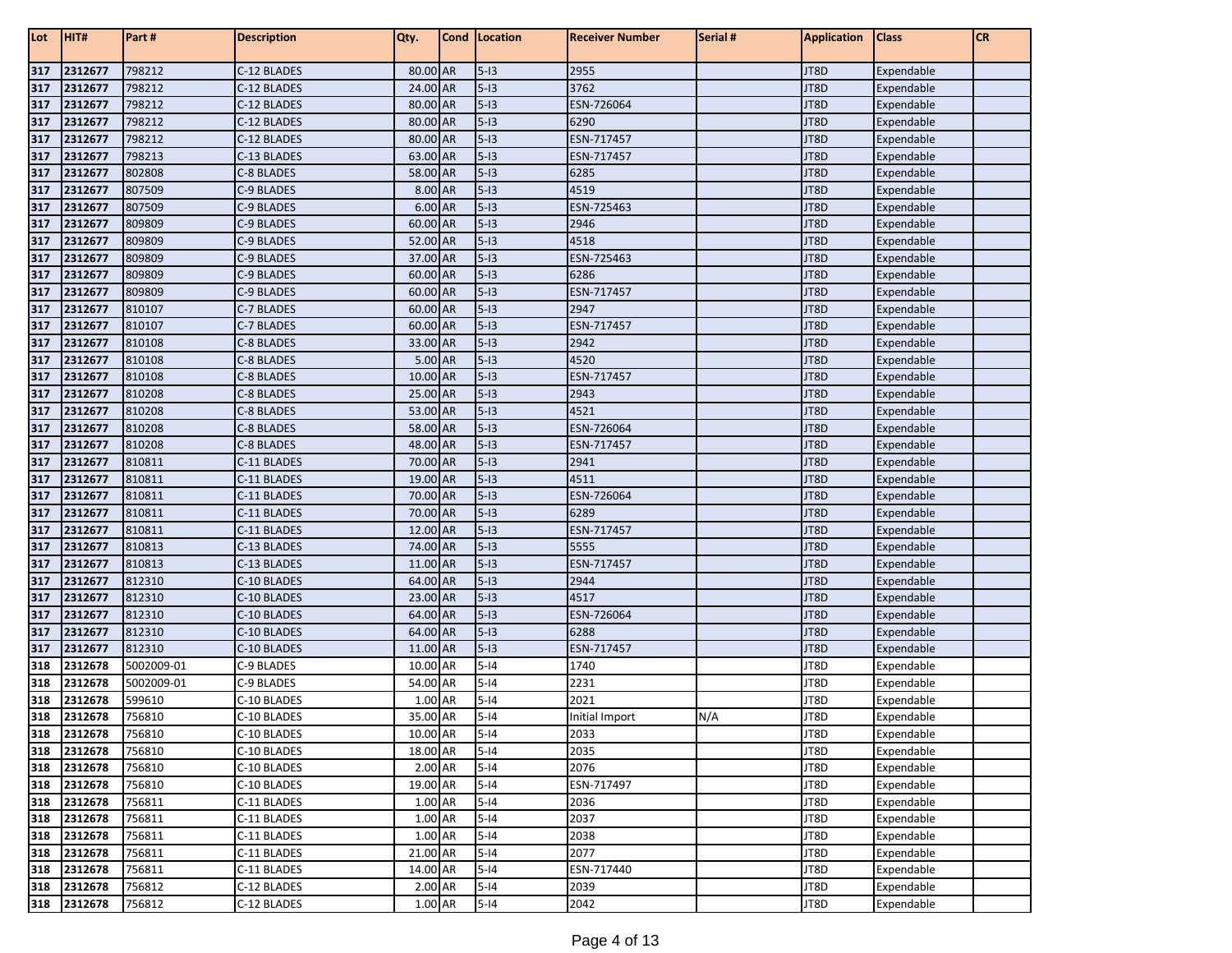| Lot        | HIT#               | Part#            | <b>Description</b>         | Qty.                 | Cond   Location  | <b>Receiver Number</b>           | Serial #   | <b>Application</b> | <b>Class</b>             | <b>CR</b> |
|------------|--------------------|------------------|----------------------------|----------------------|------------------|----------------------------------|------------|--------------------|--------------------------|-----------|
|            |                    |                  |                            |                      |                  |                                  |            |                    |                          |           |
| 318        | 2312678            | 756813           | C-13 BLADES                | 32.00 AR             | $5-14$<br>$5-14$ | Initial Import                   | N/A        | JT8D<br>JT8D       | Expendable               |           |
| 318        | 2312678            | 756813           | C-13 BLADES                | 19.00 AR             |                  | *11576                           | N/A        |                    | Expendable               |           |
| 318        | 2312678            | 771510           | C-10 BLADES                | 14.00 AR             | $5 - 14$         | 2084                             |            | JT8D               | Expendable               |           |
| 318        | 2312678            | 771511           | C-11 BLADES                | 29.00 AR             | $5-14$           | 1256                             |            | JT8D               | Expendable               |           |
| 318        | 2312678            | 771511           | C-11 BLADES                | 21.00 AR             | $5-14$           | 2297                             |            | JT8D               | Expendable               |           |
| 318        | 2312678            | 790710           | C-10 BLADES                | 13.00 AR             | $5-14$           | 1268                             |            | JT8D               | Expendable               |           |
| 318        | 2312678            | 790711           | C-11 BLADES<br>C-12 BLADES | 43.00 AR             | $5-14$           | 1269                             |            | JT8D               | Expendable               |           |
| 318        | 2312678            | 790712           |                            | 4.00 AR<br>3.00 AR   | $5-14$           | 2409                             |            | JT8D               | Expendable               |           |
| 318        | 2312678            | 792511<br>792512 | C-11 BLADES                | 5.00 AR              | $5-14$<br>$5-14$ | 2121<br>ESN-717440               |            | JT8D               | Expendable               |           |
| 318<br>318 | 2312678<br>2312678 | 792513           | C-12 BLADES<br>C-13 BLADES | 4.00 AR              | $5-14$           |                                  |            | JT8D<br>JT8D       | Expendable               |           |
|            |                    | 792813           |                            | 9.00 AR              | $5-14$           | Initial Import                   | N/A        | JT8D               | Expendable               |           |
| 318<br>318 | 2312678<br>2312678 | 798207           | C-13 BLADES                | 11.00 AR             | $5-14$           | ESN-717440<br>2172               |            | JT8D               | Expendable               |           |
|            |                    |                  | C-7 BLADES                 |                      |                  |                                  |            |                    | Expendable               |           |
| 318        | 2312678            | 798207           | C-7 BLADES                 | 1.00 AR              | $5-14$           | 2176                             |            | JT8D               | Expendable               |           |
| 318        | 2312678            | 798207           | C-7 BLADES                 | 46.00 AR             | $5-14$<br>$5-14$ | ESN-717497                       |            | JT8D               | Expendable               |           |
| 318        | 2312678<br>2312678 | 798208<br>798208 | C-8 BLADES                 | 58.00 AR             | $5-14$           | Initial Import                   | N/A<br>N/A | JT8D<br>JT8D       | Expendable               |           |
| 318        | 2312678            | 798208           | C-8 BLADES                 | 15.00 AR<br>26.00 AR | $5-14$           | Initial Import                   | N/A        | JT8D               | Expendable               |           |
| 318<br>318 | 2312678            | 798208           | C-8 BLADES<br>C-8 BLADES   | 57.00 AR             | $5-14$           | Initial Import<br>Initial Import | N/A        | JT8D               | Expendable<br>Expendable |           |
| 318        | 2312678            | 798208           | C-8 BLADES                 | 32.00 AR             | $5 - 14$         | Initial Import                   | N/A        | JT8D               | Expendable               |           |
| 318        | 2312678            | 798209           | C-9 BLADES                 | 41.00 AR             | $5 - 14$         | Initial Import                   | N/A        | JT8D               | Expendable               |           |
| 318        | 2312678            | 798209           | C-9 BLADES                 | 60.00 AR             | $5-14$           |                                  | N/A        | JT8D               | Expendable               |           |
| 318        | 2312678            | 798209           | C-9 BLADES                 | 20.00 AR             | $5-14$           | Initial Import                   | N/A        | JT8D               | Expendable               |           |
| 318        | 2312678            | 798209           | C-9 BLADES                 | 40.00 AR             | $5-14$           | Initial Import<br>Initial Import | N/A        | JT8D               | Expendable               |           |
| 318        | 2312678            | 798209           | C-9 BLADES                 | 60.00 AR             | $5-14$           | Initial Import                   | N/A        | JT8D               | Expendable               |           |
| 318        | 2312678            | 798209           | C-9 BLADES                 | 3.00 AR              | $5-14$           | Initial Import                   | N/A        | JT8D               | Expendable               |           |
| 318        | 2312678            | 798209           | C-9 BLADES                 | 60.00 AR             | $5-14$           | Initial Import                   | N/A        | JT8D               | Expendable               |           |
| 318        | 2312678            | 798209           | C-9 BLADES                 | 60.00 AR             | $5-14$           | Initial Import                   | N/A        | JT8D               | Expendable               |           |
| 318        | 2312678            | 798209           | C-9 BLADES                 | 10.00 AR             | $5-14$           | Initial Import                   | N/A        | JT8D               | Expendable               |           |
| 318        | 2312678            | 798209           | C-9 BLADES                 | 31.00 OH             | $5-14$           | Initial Import                   | N/A        | JT8D               | Expendable               |           |
| 318        | 2312678            | 798209           | C-9 BLADES                 | 52.00 AR             | $5-14$           | 1411                             |            | JT8D               | Expendable               |           |
| 318        | 2312678            | 798209           | C-9 BLADES                 | 2.00 AR              | $5-14$           | 2182                             |            | JT8D               | Expendable               |           |
| 318        | 2312678            | 798209           | C-9 BLADES                 | 4.00 AR              | $5-14$           | 2187                             |            | JT8D               | Expendable               |           |
| 318        | 2312678            | 798209           | C-9 BLADES                 | 2.00 AR              | $5-14$           | 2188                             |            | JT8D               | Expendable               |           |
| 318        | 2312678            | 798210           | C-10 BLADES                | 39.00 AR             | $5-14$           | Initial Import                   | N/A        | JT8D               | Expendable               |           |
| 318        | 2312678            | 798210           | C-10 BLADES                | 63.00 AR             | $5-14$           | Initial Import                   | N/A        | JT8D               | Expendable               |           |
| 318        | 2312678            | 798210           | C-10 BLADES                | 61.00 AR             | $5 - 14$         | Initial Import                   | N/A        | JT8D               | Expendable               |           |
| 318        | 2312678            | 798210           | C-10 BLADES                | 41.00 AR             | $5-14$           | 2191                             |            | JT8D               | Expendable               |           |
| 318        | 2312678            | 798210           | C-10 BLADES                | 12.00 AR             | $5-14$           | 2194                             |            | JT8D               | Expendable               |           |
| 318        | 2312678            | 798210           | C-10 BLADES                | 1.00 AR              | $5 - 14$         | 2418                             |            | JT8D               | Expendable               |           |
| 318        | 2312678            | 798210           | C-10 BLADES                | 4.00 AR              | $5-14$           | ESN-717440                       |            | JT8D               | Expendable               |           |
| 318        | 2312678            | 798210           | C-10 BLADES                | 44.00 AR             | $5-14$           | ESN-717497                       |            | JT8D               | Expendable               |           |
| 318        | 2312678            | 798211           | C-11 BLADES                | 2.00 AR              | $5-14$           | Initial Import                   | N/A        | JT8D               | Expendable               |           |
| 318        | 2312678            | 798211           | C-11 BLADES                | 16.00 AR             | $5-14$           | Initial Import                   | N/A        | JT8D               | Expendable               |           |
| 318        | 2312678            | 798211           | C-11 BLADES                | 32.00 AR             | $5-14$           | Initial Import                   | N/A        | JT8D               | Expendable               |           |
| 318        | 2312678            | 798211           | C-11 BLADES                | 61.00 AR             | $5-14$           | 2566                             |            | JT8D               | Expendable               |           |
| 318        | 2312678            | 798211           | C-11 BLADES                | 31.00 AR             | $5 - 14$         | ESN-717440                       |            | JT8D               | Expendable               |           |
|            | 318 2312678        | 798211           | C-11 BLADES                | 70.00 AR             | $5 - 14$         | ESN-717497                       |            | JT8D               | Expendable               |           |
| 318        | 2312678            | 798212           | C-12 BLADES                | 75.00 AR             | $5 - 14$         | 2566                             |            | JT8D               | Expendable               |           |
| 318        | 2312678            | 798212           | C-12 BLADES                | 75.00 AR             | $5 - 14$         | ESN-717440                       |            | JT8D               | Expendable               |           |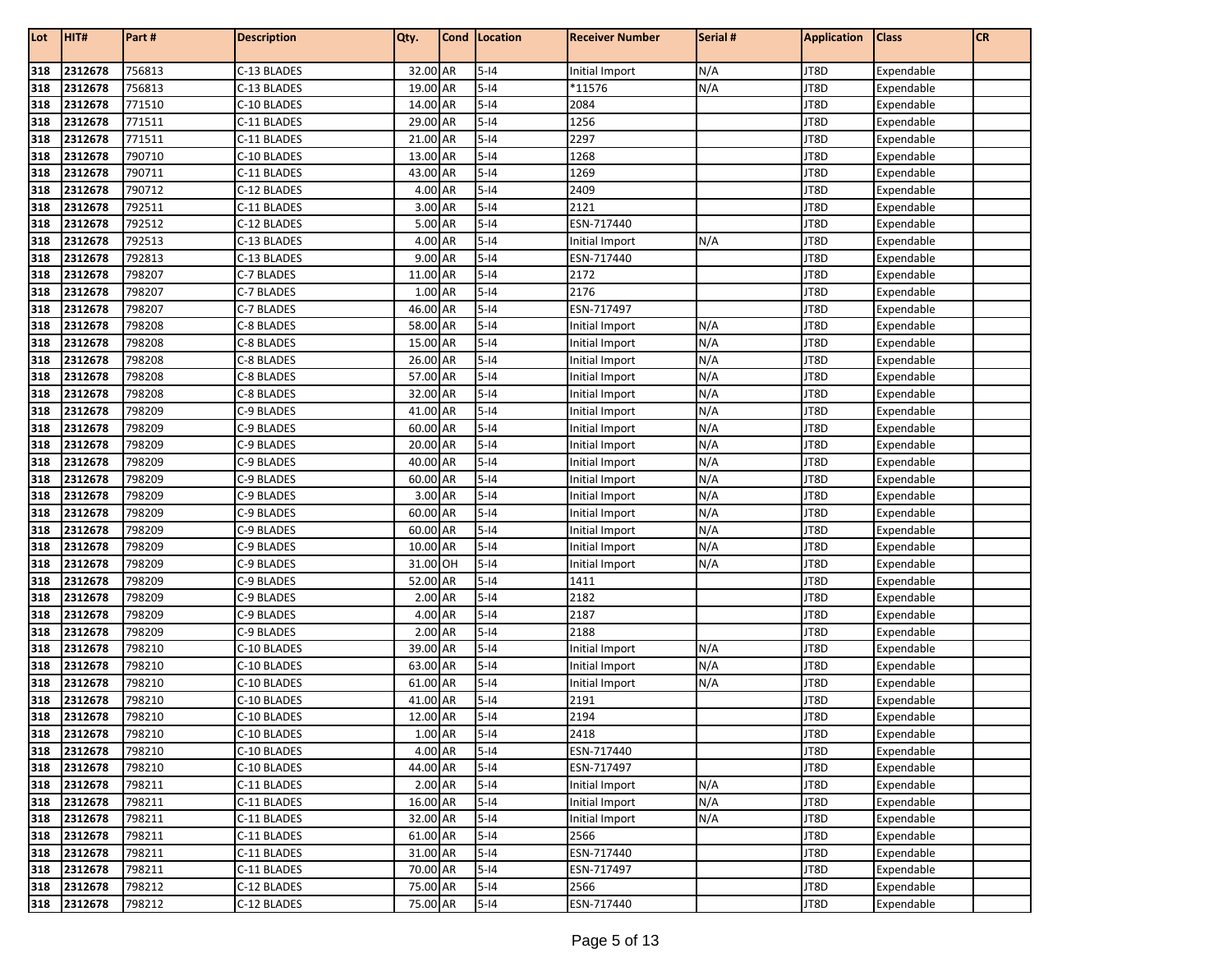| Lot        | HIT#               | Part #           | <b>Description</b>       | Qty.                | <b>Cond Location</b> | <b>Receiver Number</b> | Serial # | <b>Application</b> | <b>Class</b>             | <b>CR</b> |
|------------|--------------------|------------------|--------------------------|---------------------|----------------------|------------------------|----------|--------------------|--------------------------|-----------|
| 318        | 2312678            | 798212           | C-12 BLADES              | 78.00 AR            | $5 - 14$             | ESN-717497             |          | JT8D               | Expendable               |           |
| 318        | 2312678            | 798213           | C-13 BLADES              | 62.00 AR            | $5-14$               | Initial Import         | N/A      | JT8D               | Expendable               |           |
| 318        | 2312678            | 798213           | C-13 BLADES              | 61.00 AR            | $5-14$               | 1173                   |          | JT8D               | Expendable               |           |
| 318        | 2312678            | 798213           | C-13 BLADES              | 74.00 AR            | $5-14$               | ESN-717497             |          | JT8D               | Expendable               |           |
| 318        | 2312678            | 798308           | C-8 BLADES               | 51.00 AR            | $5-14$               | Initial Import         | N/A      | JT8D               | Expendable               |           |
| 318        | 2312678            | 798408           | C-8 BLADES               | 13.00 AR            | $5-14$               | 2427                   |          | JT8D               | Expendable               |           |
| 318        | 2312678            | 798508           | C-8 BLADES               | 28.00 AR            | $5 - 14$             | Initial Import         | N/A      | JT8D               | Expendable               |           |
| 318        | 2312678            | 798508           | C-8 BLADES               | 63.00 AR            | $5 - 14$             | Initial Import         | N/A      | JT8D               | Expendable               |           |
| 318        | 2312678            | 798508           | C-8 BLADES               | 22.00 AR            | $5 - 14$             | 1272                   |          | JT8D               | Expendable               |           |
| 318        | 2312678            | 798508           | C-8 BLADES               | 42.00 AR            | $5 - 14$             | 1742                   |          | JT8D               | Expendable               |           |
| 318        | 2312678            | 798508           | C-8 BLADES               | 49.00 AR            | $5-14$               | 2252                   |          | JT8D               | Expendable               |           |
| 318        | 2312678            | 802808           | C-8 BLADES               | 34.00 AR            | $5 - 14$             | Initial Import         | N/A      | JT8D               | Expendable               |           |
| 318        | 2312678            | 802808           | C-8 BLADES               | 13.00 AR            | $5 - 14$             | ESN-725463             |          | JT8D               | Expendable               |           |
| 318        | 2312678            | 807509           | C-9 BLADES               | 32.00 AR            | $5-14$               | Initial Import         | N/A      | JT8D               | Expendable               |           |
| 318        | 2312678            | 807509           | C-9 BLADES               | 51.00 AR            | $5 - 14$             | Initial Import         | N/A      | JT8D               | Expendable               |           |
| 318        | 2312678            | 807509           | C-9 BLADES               | 10.00 AR            | $5-14$               | Initial Import         | N/A      | JT8D               | Expendable               |           |
| 318        | 2312678            | 807509           | C-9 BLADES               | 4.00 AR             | $5-14$               | Initial Import         | N/A      | JT8D               | Expendable               |           |
| 318        | 2312678            | 807509           | C-9 BLADES               | 23.00 AR            | $5-14$               | Initial Import         | N/A      | JT8D               | Expendable               |           |
| 318        | 2312678            | 807509           | C-9 BLADES               | 60.00 AR            | $5-14$               | Initial Import         | N/A      | JT8D               | Expendable               |           |
| 318        | 2312678            | 807509           | C-9 BLADES               | 35.00 AR            | $5 - 14$             | 2566                   |          | JT8D               | Expendable               |           |
| 318        | 2312678            | 807509           | C-9 BLADES               | 36.00 AR            | $5-14$               | 2566                   |          | JT8D               | Expendable               |           |
| 318        | 2312678            | 807509           | C-9 BLADES               | 55.00 AR            | $5-14$               | ESN-717497             |          | JT8D               | Expendable               |           |
| 318        | 2312678            | 809808           | C-8 BLADES               | 58.00 AR            | $5 - 14$             | Initial Import         | N/A      | JT8D               | Expendable               |           |
| 318        | 2312678            | 809809           | C-9 BLADES               | 60.00 AR            | $5 - 14$             | Initial Import         | N/A      | JT8D               | Expendable               |           |
| 318        | 2312678            | 809809           | C-9 BLADES               | 28.00 AR            | $5 - 14$             | Initial Import         | N/A      | JT8D               | Expendable               |           |
| 318        | 2312678            | 809809           | C-9 BLADES               | 50.00 AR            | $5 - 14$             | Initial Import         | N/A      | JT8D               | Expendable               |           |
| 318        | 2312678            | 809809           | C-9 BLADES               | 59.00 AR            | $5-14$               | Initial Import         | N/A      | JT8D               | Expendable               |           |
| 318        | 2312678            | 809809           | C-9 BLADES               | 37.00 AR            | $5-14$               | Initial Import         | N/A      | JT8D               | Expendable               |           |
| 318        | 2312678            | 809809           | C-9 BLADES               | 41.00 AR            | $5-14$               | Initial Import         | N/A      | JT8D               | Expendable               |           |
| 318        | 2312678            | 809809           | C-9 BLADES               | 60.00 AR            | $5 - 14$             | Initial Import         | N/A      | JT8D               | Expendable               |           |
| 318        | 2312678            | 809809           | C-9 BLADES               | 38.00 AR            | $5 - 14$             | Initial Import         | N/A      | JT8D               | Expendable               |           |
| 318        | 2312678            | 809809           | C-9 BLADES               | 55.00 AR            | $5 - 14$             | 2566                   |          | JT8D               | Expendable               |           |
| 318        | 2312678            | 809809           | C-9 BLADES               | 6.00 AR             | $5 - 14$             | 2566                   |          | JT8D               | Expendable               |           |
| 318        | 2312678            | 809809           | C-9 BLADES               | 60.00 AR            | $5 - 14$             | ESN-717440             |          | JT8D               | Expendable               |           |
| 318        | 2312678            | 810107           | C-7 BLADES               | 25.00 AR            | $5 - 14$             | Initial Import         | N/A      | JT8D               | Expendable               |           |
| 318        | 2312678            | 810107           | C-7 BLADES               | 44.00 AR            | $5-14$               | Initial Import         | N/A      | JT8D               | Expendable               |           |
| 318        | 2312678            | 810107           | C-7 BLADES               | 49.00 AR            | $5 - 14$             | 2499                   |          | JT8D               | Expendable               |           |
| 318<br>318 | 2312678<br>2312678 | 810107<br>810107 | C-7 BLADES<br>C-7 BLADES | 7.00 AR<br>60.00 AR | $5-14$<br>$5 - 14$   | 2501<br>ESN-717440     |          | JT8D<br>JT8D       | Expendable               |           |
|            | 2312678            | 810107           |                          | 54.00 AR            | $5-14$               | 5269                   |          | JT8D               | Expendable<br>Expendable |           |
| 318<br>318 | 2312678            | 810108           | C-7 BLADES<br>C-8 BLADES | 6.00 AR             | $5-14$               | Initial Import         | N/A      | JT8D               | Expendable               |           |
| 318        | 2312678            | 810108           | C-8 BLADES               | 21.00 AR            | $5 - 14$             | Initial Import         | N/A      | JT8D               | Expendable               |           |
| 318        | 2312678            | 810108           | C-8 BLADES               | 5.00 AR             | $5 - 14$             | 2502                   |          | JT8D               | Expendable               |           |
| 318        | 2312678            | 810108           | C-8 BLADES               | 35.00 AR            | $5 - 14$             | 2503                   |          | JT8D               | Expendable               |           |
| 318        | 2312678            | 810108           | C-8 BLADES               | 2.00 AR             | $5 - 14$             | 5268                   |          | JT8D               | Expendable               |           |
| 318        | 2312678            | 810208           | C-8 BLADES               | 39.00 AR            | $5 - 14$             | 641                    |          | JT8D               | Expendable               |           |
| 318        | 2312678            | 810208           | C-8 BLADES               | 8.00 AR             | $5 - 14$             | 2285                   |          | JT8D               | Expendable               |           |
| 318        | 2312678            | 810208           | C-8 BLADES               | 1.00 AR             | $5 - 14$             | 2286                   |          | JT8D               | Expendable               |           |
| 318        | 2312678            | 810208           | C-8 BLADES               | 20.00 AR            | $5-14$               | 2287                   |          | JT8D               | Expendable               |           |
| 318        | 2312678            | 810208           | C-8 BLADES               | 1.00 AR             | $5 - 14$             | 2504                   |          | JT8D               | Expendable               |           |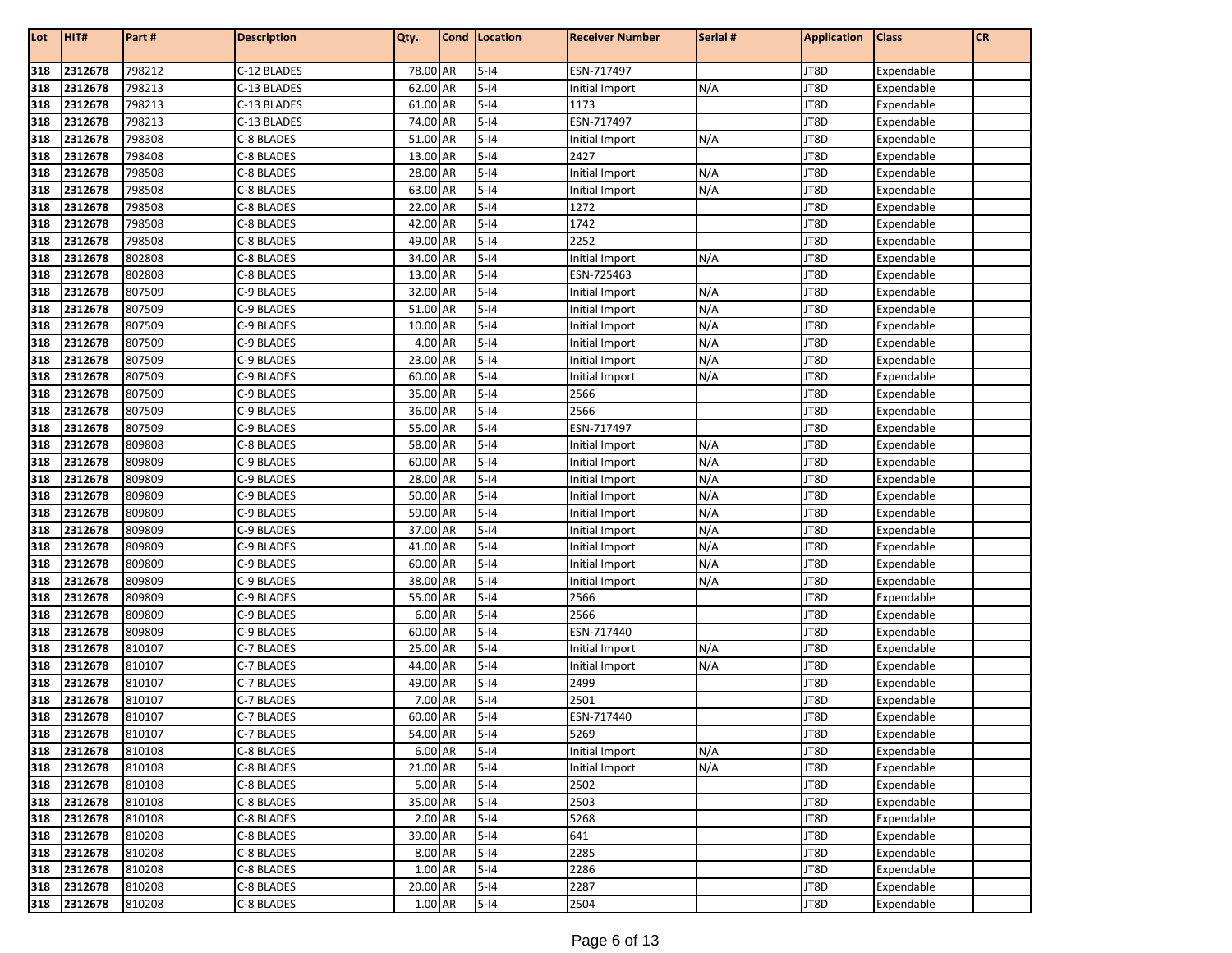| Lot | HIT#    | Part#         | <b>Description</b>     | Qty.     | Cond   Location | <b>Receiver Number</b> | Serial # | <b>Application</b> | <b>Class</b> | CR   |
|-----|---------|---------------|------------------------|----------|-----------------|------------------------|----------|--------------------|--------------|------|
| 318 | 2312678 | 810208        | C-8 BLADES             | 2.00 AR  | $5-14$          | 2505                   |          | JT8D               | Expendable   |      |
| 318 | 2312678 | 810208        | C-8 BLADES             | 1.00 AR  | $5-14$          | 2506                   |          | JT8D               | Expendable   |      |
| 318 | 2312678 | 810208        | C-8 BLADES             | 28.00 AR | $5 - 14$        | 2509                   |          | JT8D               | Expendable   |      |
| 318 | 2312678 | 810208        | C-8 BLADES             | 5.00 AR  | $5-14$          | 2510                   |          | JT8D               | Expendable   |      |
| 318 | 2312678 | 810208        | C-8 BLADES             | 25.00 AR | $5-14$          | 2512                   |          | JT8D               | Expendable   |      |
| 318 | 2312678 | 810208        | C-8 BLADES             | 58.00 AR | $5 - 14$        | ESN-717440             |          | JT8D               | Expendable   |      |
| 318 | 2312678 | 810208        | C-8 BLADES             | 58.00 AR | $5-14$          | ESN-717497             |          | JT8D               | Expendable   |      |
| 318 | 2312678 | 810208        | C-8 BLADES             | 55.00 AR | $5-14$          | 5267                   |          | JT8D               | Expendable   |      |
| 318 | 2312678 | 810811        | C-11 BLADES            | 70.00 AR | $5-14$          | Initial Import         | N/A      | JT8D               | Expendable   |      |
| 318 | 2312678 | 810811        | C-11 BLADES            | 68.00 AR | $5-14$          | 2829                   |          | JT8D               | Expendable   |      |
| 318 | 2312678 | 810811        | C-11 BLADES            | 25.00 AR | $5-14$          | ESN-717440             |          | JT8D               | Expendable   |      |
| 318 | 2312678 | 810813        | C-13 BLADES            | 62.00 AR | $5-14$          | Initial Import         | N/A      | JT8D               | Expendable   |      |
| 318 | 2312678 | 810813        | C-13 BLADES            | 74.00 AR | $5-14$          | Initial Import         | N/A      | JT8D               | Expendable   |      |
| 318 | 2312678 | 810813        | C-13 BLADES            | 74.00 AR | $5-14$          | Initial Import         | N/A      | JT8D               | Expendable   |      |
| 318 | 2312678 | 810813        | C-13 BLADES            | 63.00 AR | $5-14$          | Initial Import         | N/A      | JT8D               | Expendable   |      |
| 318 | 2312678 | 810813        | C-13 BLADES            | 74.00 AR | $5-14$          | Initial Import         | N/A      | JT8D               | Expendable   |      |
| 318 | 2312678 | 810813        | C-13 BLADES            | 74.00 AR | $5-14$          | 642                    |          | JT8D               | Expendable   |      |
| 318 | 2312678 | 810813        | C-13 BLADES            | 74.00 AR | $5-14$          | 644                    |          | JT8D               | Expendable   |      |
| 318 | 2312678 | 810813        | C-13 BLADES            | 12.00 AR | $5-14$          | 1174                   |          | JT8D               | Expendable   |      |
| 318 | 2312678 | 810813        | C-13 BLADES            | 74.00 AR | $5-14$          | 2289                   |          | JT8D               | Expendable   |      |
| 318 | 2312678 | 810813        | C-13 BLADES            | 1.00 AR  | $5-14$          | 2290                   |          | JT8D               | Expendable   |      |
| 318 | 2312678 | 810813        | C-13 BLADES            | 3.00 AR  | $5-14$          | 2513                   |          | JT8D               | Expendable   |      |
| 318 | 2312678 | 810813        | C-13 BLADES            | 74.00 AR | $5-14$          | 2514                   |          | JT8D               | Expendable   |      |
| 318 | 2312678 | 810813        | C-13 BLADES            | 9.00 AR  | $5-14$          | 2515                   |          | JT8D               | Expendable   |      |
| 318 | 2312678 | 811613        | C-13 BLADES            | 1.00 AR  | $5-14$          | 2516                   |          | JT8D               | Expendable   |      |
| 318 | 2312678 | 811613        | C-13 BLADES            | 5.00 AR  | $5-14$          | 2517                   |          | JT8D               | Expendable   |      |
| 318 | 2312678 | 812310        | C-10 BLADES            | 16.00 AR | $5-14$          | Initial Import         | N/A      | JT8D               | Expendable   |      |
| 318 | 2312678 | 812310        | C-10 BLADES            | 16.00 AR | $5-14$          | Initial Import         | N/A      | JT8D               | Expendable   |      |
| 318 | 2312678 | 812310        | C-10 BLADES            | 64.00 AR | $5-14$          | Initial Import         | N/A      | JT8D               | Expendable   |      |
| 318 | 2312678 | 812310        | C-10 BLADES            | 64.00 AR | $5-14$          | Initial Import         | N/A      | JT8D               | Expendable   |      |
| 318 | 2312678 | 812310        | C-10 BLADES            | 64.00 AR | $5-14$          | Initial Import         | N/A      | JT8D               | Expendable   |      |
| 318 | 2312678 | 812310        | C-10 BLADES            | 57.00 AR | $5-14$          | 2292                   |          | JT8D               | Expendable   |      |
| 318 | 2312678 | 812310        | C-10 BLADES            | 52.00 AR | $5 - 14$        | 2294                   |          | JT8D               | Expendable   |      |
| 318 | 2312678 | 812310        | C-10 BLADES            | 59.00 AR | $5-14$          | 2521                   |          | JT8D               | Expendable   |      |
| 318 | 2312678 | 812310        | C-10 BLADES            | 1.00 AR  | $5-14$          | 2526                   |          | JT8D               | Expendable   |      |
| 318 | 2312678 | 812310        | C-10 BLADES            | 7.00 AR  | $5-14$          | 2527                   |          | JT8D               | Expendable   |      |
| 318 | 2312678 | 812310        | C-10 BLADES            | 64.00 AR | $5-14$          | 3041                   |          | JT8D               | Expendable   |      |
| 318 | 2312678 | 812310        | C-10 BLADES            | 60.00 AR | $5-14$          | ESN-717440             |          | JT8D               | Expendable   |      |
| 318 | 2312678 | 812310        | C-10 BLADES            | 1.00 AR  | $5-14$          | ESN-717497             |          | JT8D               | Expendable   |      |
| 318 | 2312678 | JA809809      | C-9 BLADES             | 15.00 AR | $5-14$          | Initial Import         | N/A      | JT8D               | Expendable   |      |
| 318 | 2312678 | JA810107      | C-7 BLADES             | 53.00 AR | $5-14$          | 1650                   |          | JT8D               | Expendable   |      |
| 319 | 2312679 | 335-009-306-0 | <b>BOOSTER SPOOL</b>   | 1.00 AR  | $5-15$          | Initial Import         | DA738976 | CFM56              | <b>LLP</b>   | 3358 |
| 319 | 2312679 | 335-014-511-0 | FAN DISK               | 1.00 AR  | $5-15$          | Initial Import         | DA738913 | CFM56              | LLP          | 2250 |
| 319 | 2312679 | N/A           | JT8D-200 Q.E.C         | 1.00 AR  | $5-15$          | Initial Import         | N/A      | JT8D               | QEC          |      |
| 320 | 2312680 | 758275        | NO 1 BRG HOUSING       | 1.00 AR  | $5 - J1$        | Initial Import         | TW9849   | JT8D               | Expendable   |      |
| 320 | 2312680 | 761799        | RING-SEALING, NO 1 BRG | 1.00 AR  | $5 - J1$        | Initial Import         | 31000    | JT8D               | Expendable   |      |
| 320 | 2312680 | 767448-001    | <b>HPC REAR HUB</b>    | 1.00 AR  | $5 - J1$        | 1444                   | M66405   | JT8D               | Expendable   |      |
| 320 | 2312680 | 773170-001    | 10 TO 11 SPACER        | 1.00 AR  | $5 - J1$        | 1445                   | RZ3565   | JT8D               | Expendable   |      |
| 320 | 2312680 | 773170-001    | 10 TO 11 SPACER        | 1.00 AR  | $5 - J1$        | 1446                   | UG4926   | JT8D               | Expendable   |      |
| 320 | 2312680 | 773170-001    | 10 TO 11 SPACER        | 1.00 AR  | $5 - J1$        | 1448                   | UM3326   | JT8D               | Expendable   |      |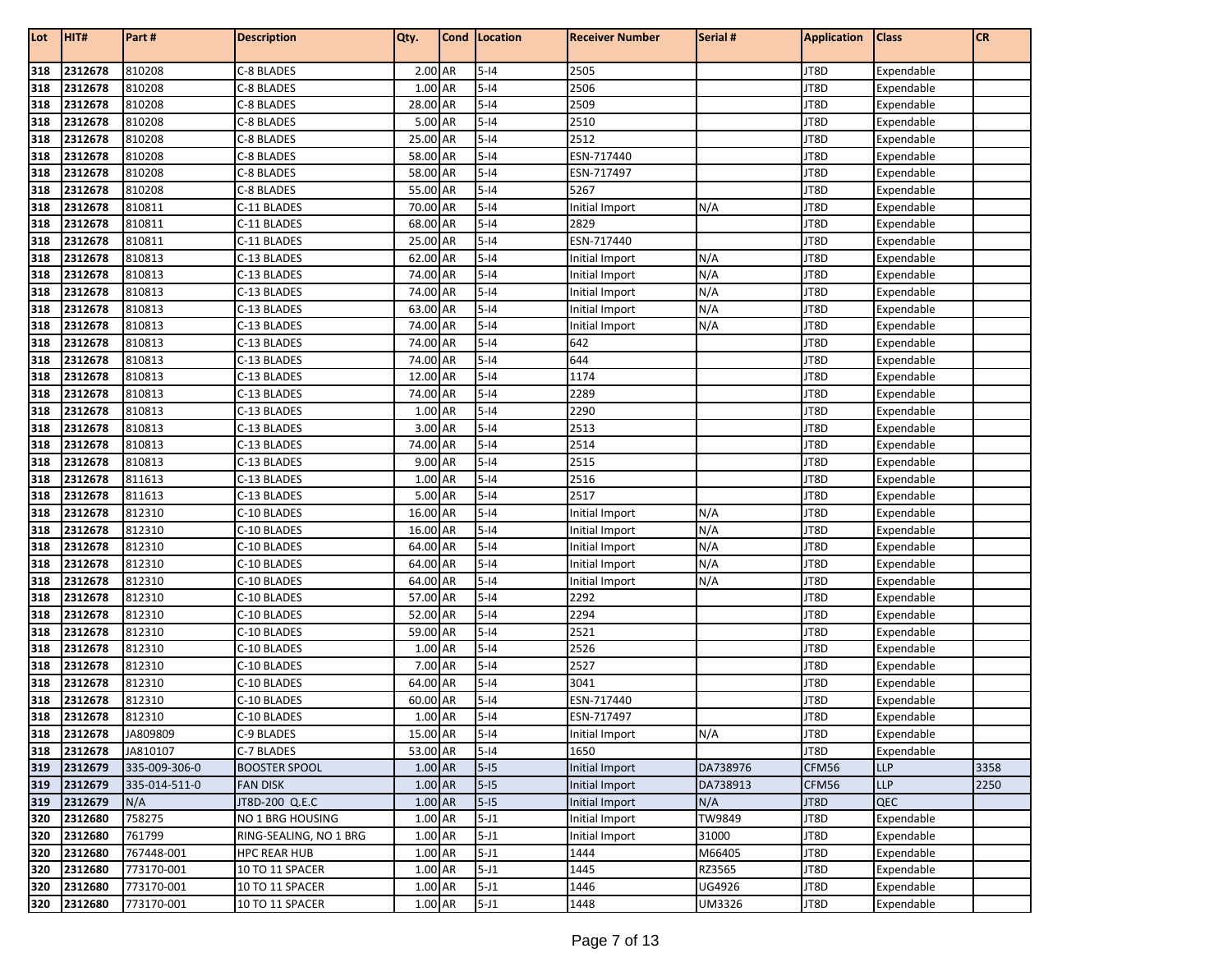| Lot        | HIT#               | Part#                 | <b>Description</b>                | Qty.               | Cond   Location      | <b>Receiver Number</b> | Serial #                | <b>Application</b> | <b>Class</b>             | <b>CR</b> |
|------------|--------------------|-----------------------|-----------------------------------|--------------------|----------------------|------------------------|-------------------------|--------------------|--------------------------|-----------|
|            |                    |                       |                                   |                    |                      |                        |                         |                    |                          |           |
| 320        | 2312680            | 773172-001            | 11 TO 12 SPACER                   | 1.00 AR            | $5 - J1$             | 1449                   | VT5633                  | JT8D               | Expendable               |           |
| 320        | 2312680            | 780322                | LINER ASSY OF, FRONT              | 1.00 AR            | $5 - J1$             | 1451                   | <b>NSN</b>              | JT8D               | Expendable               |           |
|            |                    |                       | COMPRESSOR                        |                    |                      |                        |                         |                    |                          |           |
| 320        | 2312680            | 780598                | <b>INTERMEDIATE CASE ASSY</b>     | 1.00 AR            | $5 - J1$             | 1453                   | LB6221                  | JT8D               | Expendable               |           |
| 320        | 2312680            | 780830                | FAN INLET GROUP ASSY              | 1.00 AR            | $5 - J1$             | Initial Import         | MJ1500                  | JT8D               | Expendable               |           |
| 320        | 2312680            | 783622                | #6 BEARING HOUSING                | 1.00 AR            | $5 - J1$             | 1456                   | LN5961                  | JT8D               | Expendable               |           |
| 320        | 2312680            | 798155-001            | T-2 INNER AIRSEAL                 | 1.00 AR            | $5 - J1$             | 1457                   | UH0675                  | JT8D               | Expendable               |           |
| 320        | 2312680            | 815556                | CC OUTER FRONT CASE               | 1.00 AR            | $5 - J1$             | 1463                   | BJNBAL9768              | JT8D               | Expendable               |           |
| 320        | 2312680            | 819104-001            | T-4 BLADES                        | 1.00 AR<br>1.00 AR | $5 - J1$             | 2926                   |                         | JT8D               | Expendable               |           |
| 320<br>321 | 2312680            | 821923                | 10 TO 11 SPACER                   |                    | $5 - J1$             | 1464                   | WD9446                  | JT8D               | Expendable               |           |
| 321        | 2312681            | 5000922-01            | 7 TO 8 SPACER                     | 1.00 AR            | $5 - J2$             | 2016                   | WA4932                  | JT8D               | Expendable               |           |
| 321        | 2312681<br>2312681 | 5000922-031<br>728732 | 7 TO 8 SPACER                     | 1.00 AR<br>1.00 AR | $5 - J2$<br>$5 - J2$ | Initial Import<br>2029 | NS6174<br><b>VU5852</b> | JT8D<br>JT8D       | Expendable               |           |
|            |                    |                       | 9 TO 10 SPACER                    |                    | $5 - J2$             |                        |                         |                    | Expendable               |           |
| 321<br>321 | 2312681<br>2312681 | 728734<br>762425      | 11 TO 12 SPACER<br>T-2 AIRSEAL    | 1.00 AR<br>1.00 AR | $5 - J2$             | 2032<br>2050           | RZ2826<br>BLDLBX04747   | JT8D<br>JT8D       | Expendable               |           |
| 321        | 2312681            | 762425                | T-2 AIRSEAL                       | 1.00 AR            | $5-J2$               | 2131                   | NX4484                  | JT8D               | Expendable               |           |
| 321        | 2312681            | 762425                |                                   | 1.00 AR            | $5 - J2$             | 2293                   | BLDLBX0419              | JT8D               | Expendable               |           |
| 321        | 2312681            | 762425                | T-2 AIRSEAL<br><b>T-2 AIRSEAL</b> | 1.00 AR            | $5 - J2$             | 2295                   | BLDLBX0337              | JT8D               | Expendable<br>Expendable |           |
| 321        | 2312681            | 762425                | T-2 AIRSEAL                       | 1.00 AR            | $5 - J2$             | 2296                   | BLDLBX0470              | JT8D               | Expendable               |           |
| 321        | 2312681            | 762425                | T-2 AIRSEAL                       | 1.00 AR            | $5 - J2$             | ESN-717440             | P63148                  | JT8D               | Expendable               |           |
| 321        | 2312681            | 773168-004            | 8 TO 9 SPACER                     | 1.00 AR            | $5 - J2$             | 2690                   | NR3206                  | JT8D               | Expendable               |           |
| 321        | 2312681            | 773170                | 10 TO 11 SPACER                   | 1.00 AR            | $5 - J2$             | 1344                   | TS0998                  | JT8D               | Expendable               |           |
| 321        | 2312681            | 773170                | 10 TO 11 SPACER                   | 1.00 AR            | $5 - J2$             | 2308                   | VD1683                  | JT8D               | Expendable               |           |
| 321        | 2312681            | 773170-001            | 10 TO 11 SPACER                   | 1.00 AR            | $5 - J2$             | 1495                   | WD9346                  | JT8D               | Expendable               |           |
| 321        | 2312681            | 773170-001            | 10 TO 11 SPACER                   | 1.00 AR            | $5 - J2$             | 2133                   | RZ3655                  | JT8D               | Expendable               |           |
| 321        | 2312681            | 773170-001            | 10 TO 11 SPACER                   | 1.00 AR            | $5 - J2$             | 2134                   | UG4851                  | JT8D               | Expendable               |           |
| 321        | 2312681            | 773170-001            | 10 TO 11 SPACER                   | 1.00 AR            | $5 - J2$             | 2135                   | DD3313                  | JT8D               | Expendable               |           |
| 321        | 2312681            | 773170-001            | 10 TO 11 SPACER                   | 1.00 AR            | $5 - J2$             | 2309                   | BENCAK2799              | JT8D               | Expendable               |           |
| 321        | 2312681            | 773170-001            | 10 TO 11 SPACER                   | 1.00 AR            | $5 - J2$             | 2311                   | BENCAK6981              | JT8D               | Expendable               |           |
| 321        | 2312681            | 773170-001            | 10 TO 11 SPACER                   | 1.00 AR            | $5 - J2$             | 2312                   | BENCAH4610              | JT8D               | Expendable               |           |
| 321        | 2312681            | 773170-001            | 10 TO 11 SPACER                   | 1.00 AR            | $5 - J2$             | 2314                   | TS1038                  | JT8D               | Expendable               |           |
| 321        | 2312681            | 773170-002            | 10 TO 11 SPACER                   | 1.00 OH            | $5 - J2$             | Initial Import         | W4601                   | JT8D               | Expendable               |           |
| 321        | 2312681            | 773170-002            | 10 TO 11 SPACER                   | 1.00 AR            | $5 - J2$             | 2316                   | VV4660                  | JT8D               | Expendable               |           |
| 321        | 2312681            | 773170-002            | 10 TO 11 SPACER                   | 1.00 AR            | $5 - J2$             | 2317                   | HG5456                  | JT8D               | Expendable               |           |
| 321        | 2312681            | 773172                | 11 TO 12 SPACER                   | 1.00 AR            | $5 - J2$             | 2319                   | TB6386                  | JT8D               | Expendable               |           |
| 321        | 2312681            | 773172                | 11 TO 12 SPACER                   | 1.00 AR            | $5 - J2$             | 2320                   | TB6409                  | JT8D               | Expendable               |           |
| 321        | 2312681            | 773172                | 11 TO 12 SPACER                   | 1.00 AR            | $5-J2$               | ESN-717440             | RW1358                  | JT8D               | Expendable               |           |
| 321        | 2312681            | 773172                | 11 TO 12 SPACER                   | 1.00R              | $5-J2$               | ESN-725893             | B251AA0233              | JT8D               | Expendable               |           |
| 321        | 2312681            | 773172-001            | 11 TO 12 SPACER                   | 1.00 AR            | $5-J2$               | 1345                   | KH6369                  | JT8D               | Expendable               |           |
| 321        | 2312681            | 773172-001            | 11 TO 12 SPACER                   | 1.00 AR            | $5 - J2$             | 2138                   | NB5001                  | JT8D               | Expendable               |           |
| 321        | 2312681            | 773172-001            | 11 TO 12 SPACER                   | 1.00 AR            | $5 - J2$             | 2139                   | BENCAK2095              | JT8D               | Expendable               |           |
| 321        | 2312681            | 773172-001            | 11 TO 12 SPACER                   | 1.00 AR            | $5 - J2$             | 2140                   | TP8428                  | JT8D               | Expendable               |           |
| 321        | 2312681            | 773172-001            | 11 TO 12 SPACER                   | 1.00 AR            | $5 - J2$             | 2322                   | BENCAK7729              | JT8D               | Expendable               |           |
| 321        | 2312681            | 773172-002            | 11 TO 12 SPACER                   | 1.00 OH            | $5 - J2$             | Initial Import         | WR6771                  | JT8D               | Expendable               |           |
| 321        | 2312681            | 773172-002            | 11 TO 12 SPACER                   | 1.00 AR            | $5-J2$               | 2323                   | KH6504                  | JT8D               | Expendable               |           |
| 321        | 2312681            | 776520                | 12 TO 13 SPACER                   | 1.00 OH            | $5 - J2$             | Initial Import         | RW0044                  | JT8D               | Expendable               |           |
| 321        | 2312681            | 776520                | 12 TO 13 SPACER                   | 1.00 AR            | $5 - J2$             | 1346                   | WB0279                  | JT8D               | Expendable               |           |
| 321<br>321 | 2312681            | 776520                | 12 TO 13 SPACER                   | 1.00 AR            | $5 - J2$             | 2141                   | WH8646                  | JT8D               | Expendable               |           |
|            | 2312681            | 776520                | 12 TO 13 SPACER                   | 1.00 AR            | $5 - J2$             | 2142                   | B252AA0161              | JT8D               | Expendable               |           |
|            | 321 2312681        | 776520                | 12 TO 13 SPACER                   | 1.00 AR            | $5-J2$               | 2143                   | TY2957                  | JT8D               | Expendable               |           |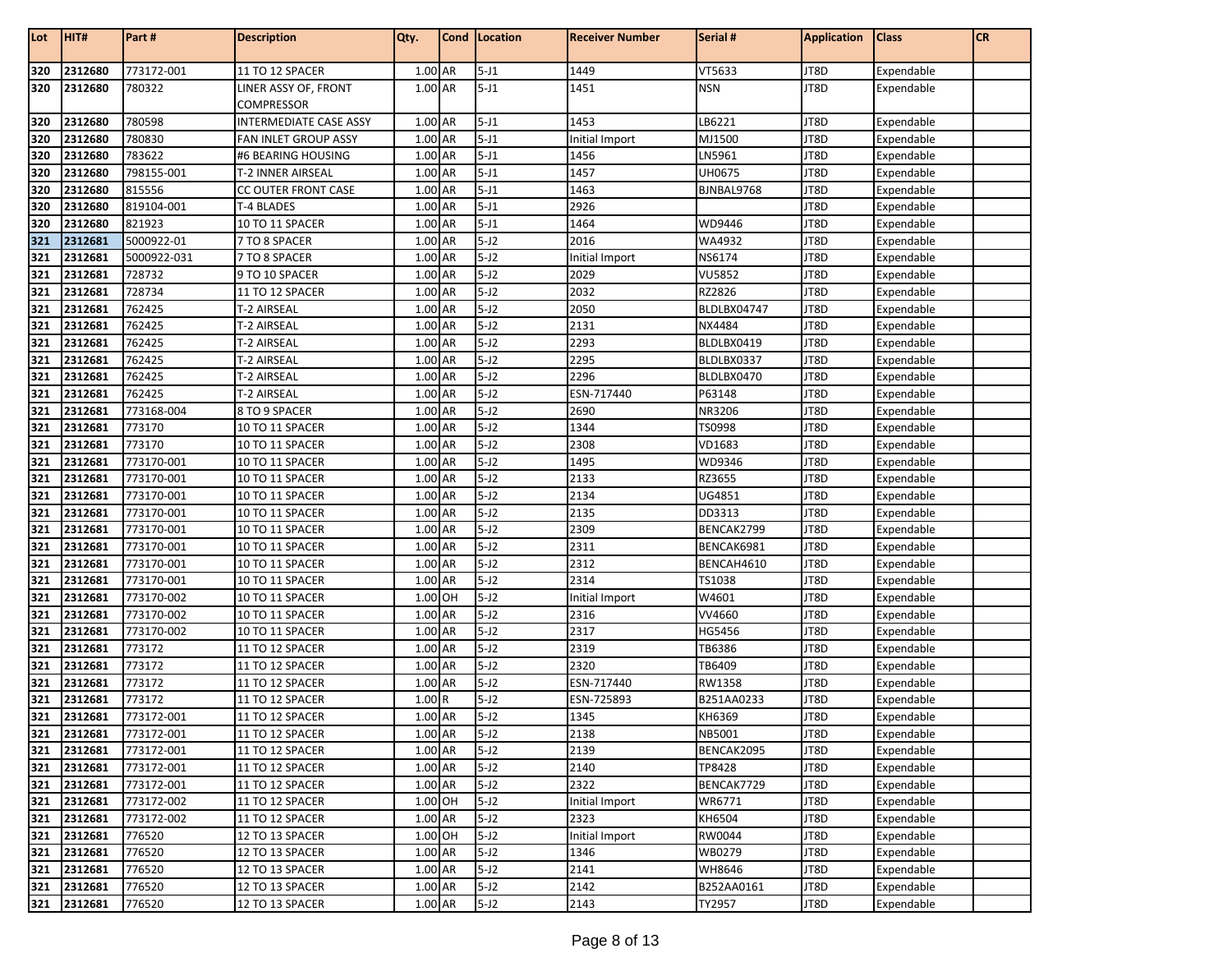| Lot | HIT#        | Part#      | <b>Description</b>          | Qty.      | Cond | Location | <b>Receiver Number</b> | Serial #          | <b>Application</b> | <b>Class</b> | <b>CR</b> |
|-----|-------------|------------|-----------------------------|-----------|------|----------|------------------------|-------------------|--------------------|--------------|-----------|
| 321 | 2312681     | 776520     | 12 TO 13 SPACER             | 1.00 AR   |      | $5 - J2$ | 2144                   | TF1971            | JT8D               | Expendable   |           |
| 321 | 2312681     | 776520     | 12 TO 13 SPACER             | 1.00 AR   |      | $5 - J2$ | ESN-717440             | UV6319            | JT8D               | Expendable   |           |
| 321 | 2312681     | 776520     | 12 TO 13 SPACER             | 1.00 AR   |      | $5 - J2$ | ESN-726064             | B252AA0176        | JT8D               | Expendable   |           |
| 321 | 2312681     | 776520     | 12 TO 13 SPACER             | 1.00 AR   |      | $5-J2$   | WO-20031               | RW0086            | JT8D               | Expendable   |           |
| 321 | 2312681     | 776520     | 12 TO 13 SPACER             | 1.00R     |      | $5 - J2$ | ESN-725893             | HK2407            | JT8D               | Expendable   |           |
| 321 | 2312681     | 777739     | T-4 INNER AIRSEAL RING ASSY | 1.00 AR   |      | $5-J2$   | Initial Import         | 2197              | JT8D               | Expendable   |           |
| 321 | 2312681     | 780797-001 | 10 TO 11 SPACER             | 1.00 AR   |      | $5 - J2$ | 2375                   | BENCAK2981        | JT8D               | Expendable   |           |
| 321 | 2312681     | 780798-002 | 11 TO 12 SPACER             | 1.00 AR   |      | $5-J2$   | 2376                   | PL3193            | JT8D               | Expendable   |           |
| 321 | 2312681     | 788732-001 | RING ASSY-13 STG            | 1.00 AR   |      | $5-J2$   | Initial Import         | P184              | JT8D               | Expendable   |           |
| 321 | 2312681     | 789447     | T-4 INNER AIRSEAL           | 1.00 AR   |      | $5-J2$   | 2408                   | RM8267            | JT8D               | Expendable   |           |
| 321 | 2312681     | 796766-002 | 7 TO 8 SPACER               | 1.00 OH   |      | $5 - J2$ | Initial Import         | L3337             | JT8D               | Expendable   |           |
| 321 | 2312681     | 796766-002 | 7 TO 8 SPACER               | 1.00 AR   |      | $5 - J2$ | 1722                   | BENCAK3111        | JT8D               | Expendable   |           |
| 321 | 2312681     | 796768-001 | 9 TO 10 SPACER              | 1.00 AR   |      | $5 - J2$ | 2145                   | UF6446            | JT8D               | Expendable   |           |
| 321 | 2312681     | 796768-002 | 9 TO 10 SPACER              | 1.00 OH   |      | $5-J2$   | Initial Import         | VS5460            | JT8D               | Expendable   |           |
| 321 | 2312681     | 796768-002 | 9 TO 10 SPACER              | 1.00 AR   |      | $5 - J2$ | 5470                   | UF6401            | JT8D               | Expendable   |           |
| 321 | 2312681     | 798155     | T-2 INNER AIRSEAL           | 1.00 AR   |      | $5-J2$   | 2146                   | NX6045            | JT8D               | Expendable   |           |
| 321 | 2312681     | 798155     | T-2 INNER AIRSEAL           | 1.00 AR   |      | $5-J2$   | 2148                   | UG7434            | JT8D               | Expendable   |           |
| 321 | 2312681     | 798155     | T-2 INNER AIRSEAL           | 1.00 AR   |      | $5 - J2$ | 4922                   | SM7514            | JT8D               | Expendable   |           |
| 321 | 2312681     | 801143-001 | 7 TO 8 SPACER               | 1.00 AR   |      | $5 - J2$ | 2159                   | B240AA0505        | JT8D               | Expendable   |           |
| 321 | 2312681     | 804661-002 | <b>T-3 INNER AIRSEAL</b>    | 1.00 AR   |      | $5 - J2$ | ESN-717440             | SE8155            | JT8D               | Expendable   |           |
| 321 | 2312681     | 804662-001 | T-4 INNER AIRSEAL           | 1.00 AR   |      | $5-J2$   | ESN-717440             | NX5676            | JT8D               | Expendable   |           |
| 321 | 2312681     | 810645     | C-13 AIR SEAL RING          | 1.00 AR   |      | $5-J2$   | Initial Import         | 9771              | JT8D               | Expendable   |           |
| 321 | 2312681     | 810645     | C-13 AIR SEAL RING          | 1.00 AR   |      | $5 - J2$ | Initial Import         | 6703              | JT8D               | Expendable   |           |
| 321 | 2312681     | 810645     | C-13 AIR SEAL RING          | 1.00 AR   |      | $5 - J2$ | 2332                   | 7410              | JT8D               | Expendable   |           |
| 321 | 2312681     | 815025-01  | T-2 INNER AIRSEAL RING ASSY | 1.00 AR   |      | $5 - J2$ | 3265                   | N/A1              | JT8D               | Expendable   |           |
| 321 | 2312681     | 815027-01  | T-2 INNER AIRSEAL RING ASSY | 1.00 AR   |      | $5 - J2$ | 2173                   | 00/12             | JT8D               | Expendable   |           |
| 321 | 2312681     | 815027-01  | T-2 INNER AIRSEAL RING ASSY | 1.00 AR   |      | $5-J2$   | 2529                   | CEC0818           | JT8D               | Expendable   |           |
| 321 | 2312681     | 815027-01  | T-2 INNER AIRSEAL RING ASSY | 1.00 AR   |      | $5 - J2$ | 2530                   | 111JT53N          | JT8D               | Expendable   |           |
| 321 | 2312681     | 815027-01  | T-2 INNER AIRSEAL RING ASSY | 1.00 AR   |      | $5-J2$   | 2532                   | 13/1              | JT8D               | Expendable   |           |
| 321 | 2312681     | 815027-01  | T-2 INNER AIRSEAL RING ASSY | 1.00 AR   |      | $5-J2$   | 2533                   | CEC1873           | JT8D               | Expendable   |           |
| 321 | 2312681     | 815965     | T-3 INNER AIRSEAL           | 1.00 AR   |      | $5-J2$   | 2175                   | BLDLDB2941        | JT8D               | Expendable   |           |
| 321 | 2312681     | 815965     | T-3 INNER AIRSEAL           | 1.00 AR   |      | $5-J2$   | 5370                   | <b>BLDLC79833</b> | JT8D               | Expendable   |           |
|     | 321 2312681 | 821913     | 7 TO 8 SPACER               | 1.00 AR   |      | $5 - J2$ | Initial Import         | BENCAH3010        | JT8D               | Expendable   |           |
| 321 | 2312681     | 821913     | 7 TO 8 SPACER               | 1.00 AR   |      | $5 - J2$ | Initial Import         | BENCAH310         | JT8D               | Expendable   |           |
| 321 | 2312681     | 821913     | 7 TO 8 SPACER               | $1.00$ AR |      | $5 - J2$ | 5468                   | UV3121            | JT8D               | Expendable   |           |
| 321 | 2312681     | 821916     | 8 TO 9 SPACER               | 1.00 AR   |      | $5-J2$   | 5469                   | BENCAK3132        | JT8D               | Expendable   |           |
| 321 | 2312681     | 821917     | 8 TO 9 SPACER               | 1.00 OH   |      | $5-J2$   | Initial Import         | LP9215            | JT8D               | Expendable   |           |
| 321 | 2312681     | 821917     | 8 TO 9 SPACER               | 1.00 OH   |      | $5-J2$   | Initial Import         | DR4313            | JT8D               | Expendable   |           |
| 321 | 2312681     | 821917     | 8 TO 9 SPACER               | 1.00 OH   |      | $5-J2$   | Initial Import         | B240AA0759        | JT8D               | Expendable   |           |
| 321 | 2312681     | 821917     | 8 TO 9 SPACER               | 1.00 OH   |      | $5 - J2$ | Initial Import         | LP9302            | JT8D               | Expendable   |           |
| 321 | 2312681     | 821917     | 8 TO 9 SPACER               | 1.00 AR   |      | $5-J2$   | 1729                   | BENCAU4262        | JT8D               | Expendable   |           |
| 321 | 2312681     | 821917     | 8 TO 9 SPACER               | 1.00 AR   |      | $5-J2$   | 2177                   | BENCAU4264        | JT8D               | Expendable   |           |
|     | 321 2312681 | 821917     | 8 TO 9 SPACER               | 1.00 AR   |      | $5 - J2$ | 2535                   | BENCAR1798        | JT8D               | Expendable   |           |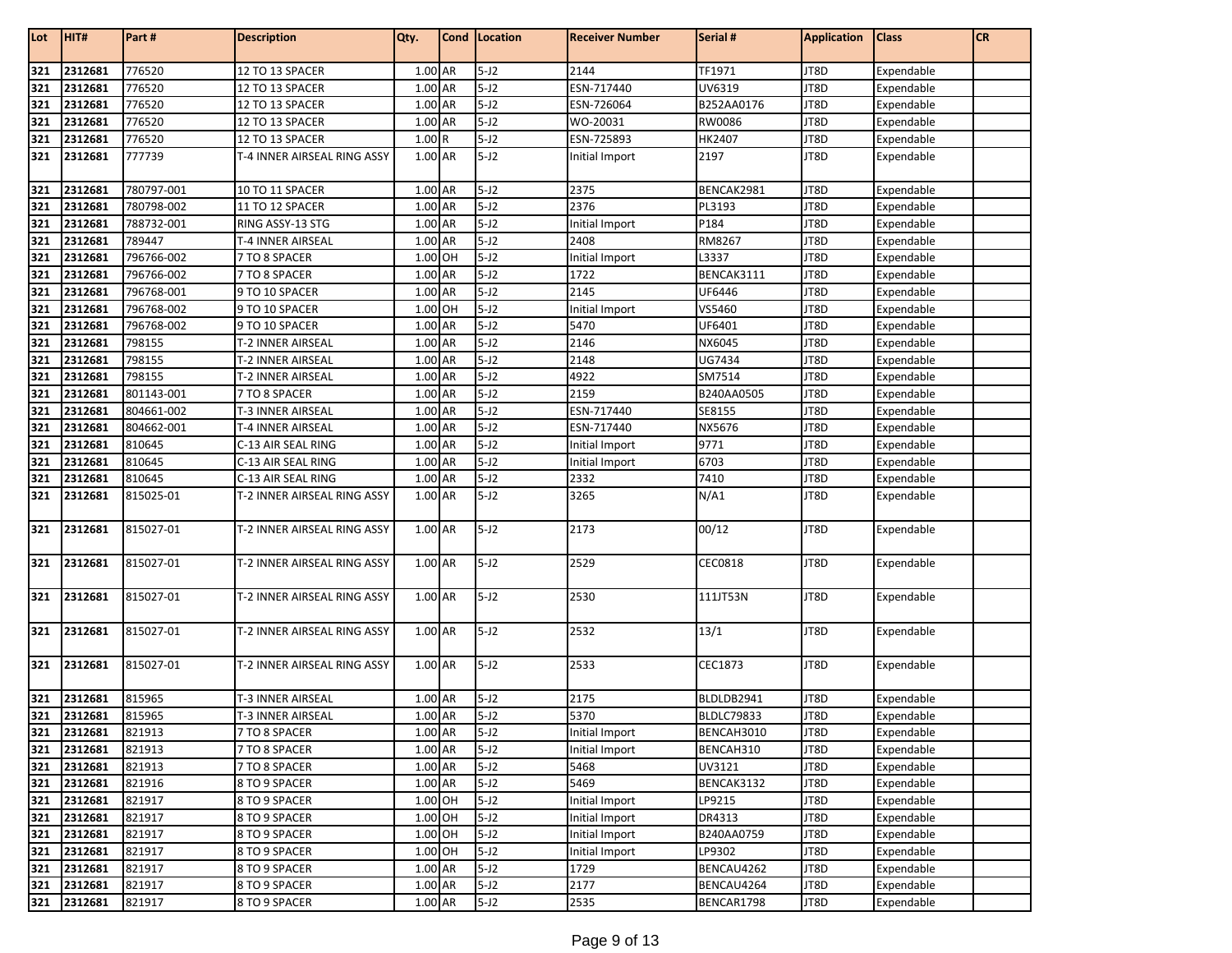| Lot        | HIT#               | Part#                 | <b>Description</b>                  | Qty.               | Cond      | Location           | <b>Receiver Number</b> | Serial #            | <b>Application</b> | <b>Class</b>             | <b>CR</b> |
|------------|--------------------|-----------------------|-------------------------------------|--------------------|-----------|--------------------|------------------------|---------------------|--------------------|--------------------------|-----------|
| 321        | 2312681            | 821917                | 8 TO 9 SPACER                       | 1.00 AR            |           | $5-J2$             | ESN-717440             | BENCAU8962          | JT8D               | Expendable               |           |
| 321        | 2312681            | 821919                | 9 TO 10 SPACER                      | 1.00 AR            |           | $5-J2$             | Initial Import         | VH6113              | JT8D               | Expendable               |           |
| 321        | 2312681            | 821919                | 9 TO 10 SPACER                      | 1.00 AR            |           | $5-J2$             | 2178                   | WB6684              | JT8D               | Expendable               |           |
| 321        | 2312681            | 821919                | 9 TO 10 SPACER                      | 1.00 AR            |           | $5-J2$             | 3398                   | VH6104              | JT8D               | Expendable               |           |
| 321        | 2312681            | 821919                | 9 TO 10 SPACER                      | 1.00 AR            |           | $5-J2$             | WO-20031               | B249AA0259          | JT8D               | Expendable               |           |
| 321        | 2312681            | 821919                | 9 TO 10 SPACER                      | 1.00 AR            |           | $5-J2$             | 6167                   | WH2717              | JT8D               | Expendable               |           |
| 321        | 2312681            | 821920                | 9 TO 10 SPACER                      | 1.00 AR            |           | $5-J2$             | ESN-717440             | WA74687             | JT8D               | Expendable               |           |
| 321        | 2312681            | 821920                | 9 TO 10 SPACER                      | 1.00               | AR        | $5-J2$             | 6173                   | BENCAU5113          | JT8D               | Expendable               |           |
| 321        | 2312681            | 821923                | 10 TO 11 SPACER                     | 1.00 OH            |           | $5-J2$             | Initial Import         | KK8232              | JT8D               | Expendable               |           |
| 321        | 2312681            | 821923                | 10 TO 11 SPACER                     | 1.00 OH            |           | $5-J2$             | Initial Import         | RS4885              | JT8D               | Expendable               |           |
| 321        | 2312681            | 821923                | 10 TO 11 SPACER                     | 1.00 AR            |           | $5-J2$             | 1511                   | LJ5932              | JT8D               | Expendable               |           |
| 321        | 2312681            | 821923                | 10 TO 11 SPACER                     | 1.00 AR            |           | $5-J2$             | 2180                   | BENCAK6960          | JT8D               | Expendable               |           |
| 321        | 2312681            | 821923                | 10 TO 11 SPACER                     | 1.00 AR            |           | $5-J2$             | 2181                   | HY1300              | JT8D               | Expendable               |           |
| 321        | 2312681            | 821923                | 10 TO 11 SPACER                     | 1.00               | <b>AR</b> | $5-J2$             | 2183                   | LM9027              | JT8D               | Expendable               |           |
| 321        | 2312681            | 821923                | 10 TO 11 SPACER                     | 1.00 AR            |           | $5-J2$             | 2184                   | EN4100              | JT8D               | Expendable               |           |
| 321        | 2312681            | 821923                | 10 TO 11 SPACER                     | 1.00 AR            |           | $5-J2$             | 2185                   | BENCAL0121          | JT8D               | Expendable               |           |
| 321        | 2312681            | 821923                | 10 TO 11 SPACER                     | 1.00 AR            |           | $5-J2$             | 2536                   | PY6258              | JT8D               | Expendable               |           |
| 321        | 2312681            | 821923                | 10 TO 11 SPACER                     | 1.00 AR            |           | $5-J2$             | 2537                   | WD9412              | JT8D               | Expendable               |           |
| 321        | 2312681            | 821923                | 10 TO 11 SPACER                     | 1.00               | AR        | $5-J2$             | ESN-717440             | MH3872              | JT8D               | Expendable               |           |
| 321        | 2312681            | 821923                | 10 TO 11 SPACER                     | 1.00 AR            |           | $5-J2$             | ESN-726064             | VD1718              | JT8D               | Expendable               |           |
| 321        | 2312681            | 821924                | 11 TO 12 SPACER                     | 1.00 AR            |           | $5-J2$             | ESN-726064             | B251AA0091          | JT8D               | Expendable               |           |
| 321        | 2312681            | 821924                | 11 TO 12 SPACER                     | 1.00 AR            |           | $5-J2$             | WO-20031               | CF9892              | JT8D               | Expendable               |           |
| 321        | 2312681            | 821954                | 10 TO 11 SPACER                     | 1.00 AR<br>1.00 OH |           | $5-J2$             | 2538                   | TV6401              | JT8D               | Expendable               |           |
| 321<br>322 | 2312681<br>2312682 | 821959<br>5005635-031 | 9 TO 10 SPACER                      | 1.00 AR            |           | $5-J2$<br>$5 - J3$ | Initial Import<br>2690 | BENCAU5609<br>19/14 | JT8D<br>JT8D       | Expendable               |           |
| 322        | 2312682            | 773168-003            | T-2 INNER AIR SEAL<br>8 TO 9 SPACER | 1.00 AR            |           | $5 - J3$           | Initial Import         | NR3133              | JT8D               | Expendable<br>Expendable |           |
| 322        | 2312682            | 773168-003            | 8 TO 9 SPACER                       | 1.00 AR            |           | $5 - J3$           | Initial Import         | RU9049              | JT8D               | Expendable               |           |
| 322        | 2312682            | 773170                | 10 TO 11 SPACER                     | 1.00 AR            |           | $5 - J3$           | Initial Import         | TZ0205              | JT8D               | Expendable               |           |
| 322        | 2312682            | 773170                | 10 TO 11 SPACER                     | 1.00 AR            |           | $5 - J3$           | Initial Import         | WS4933              | JT8D               | Expendable               |           |
| 322        | 2312682            | 773170                | 10 TO 11 SPACER                     | 1.00 AR            |           | $5 - J3$           | Initial Import         | <b>UU3628</b>       | JT8D               | Expendable               |           |
| 322        | 2312682            | 773172                | 11 TO 12 SPACER                     | 1.00 AR            |           | $5 - J3$           | 4705                   | <b>TC8586</b>       | JT8D               | Expendable               |           |
| 322        | 2312682            | 773172-002            | 11 TO 12 SPACER                     | 1.00 OH            |           | $5 - J3$           | Initial Import         | P2102               | JT8D               | Expendable               |           |
| 322        | 2312682            | 776520                | 12 TO 13 SPACER                     | 1.00 AR            |           | $5 - J3$           | Initial Import         | <b>RK6925</b>       | JT8D               | Expendable               |           |
| 322        | 2312682            | 776520                | 12 TO 13 SPACER                     | 1.00 AR            |           | $5 - J3$           | ESN-726818             | B252AA0225          | JT8D               | Expendable               |           |
| 322        | 2312682            | 777738                | T-3 INNER AIRSEAL RING ASSY         | 1.00 AR            |           | $5 - J3$           | 2690                   | 2230-T              | JT8D               | Expendable               |           |
| 322        | 2312682            | 777738                | T-3 INNER AIRSEAL RING ASSY         | 1.00 AR            |           | $5 - J3$           | 2690                   | 13/6                | JT8D               | Expendable               |           |
| 322        | 2312682            | 777738                | T-3 INNER AIRSEAL RING ASSY         | $1.00$ AR          |           | $5 - J3$           | ESN-717440             | 3E383               | JT8D               | Expendable               |           |
| 322        | 2312682            | 777738-01             | T-3 INNER AIRSEAL RING ASSY         | 1.00 AR            |           | $5 - J3$           | Initial Import         | 0132                | JT8D               | Expendable               |           |
| 322        | 2312682            | 777739                | T-4 INNER AIRSEAL RING ASSY         | 1.00 AR            |           | $5-J3$             | 2690                   | 68/9                | JT8D               | Expendable               |           |
| 322        | 2312682            | 777739                | T-4 INNER AIRSEAL RING ASSY         | 1.00 AR            |           | $5 - J3$           | 2690                   | 56/5                | JT8D               | Expendable               |           |
| 322        | 2312682            | 777739                | T-4 INNER AIRSEAL RING ASSY         | 1.00 AR            |           | $5-J3$             | 2690                   | 1978                | JT8D               | Expendable               |           |
| 322        | 2312682            | 777739                | T-4 INNER AIRSEAL RING ASSY         | 1.00 AR            |           | $5 - J3$           | 3647                   | 06/17               | JT8D               | Expendable               |           |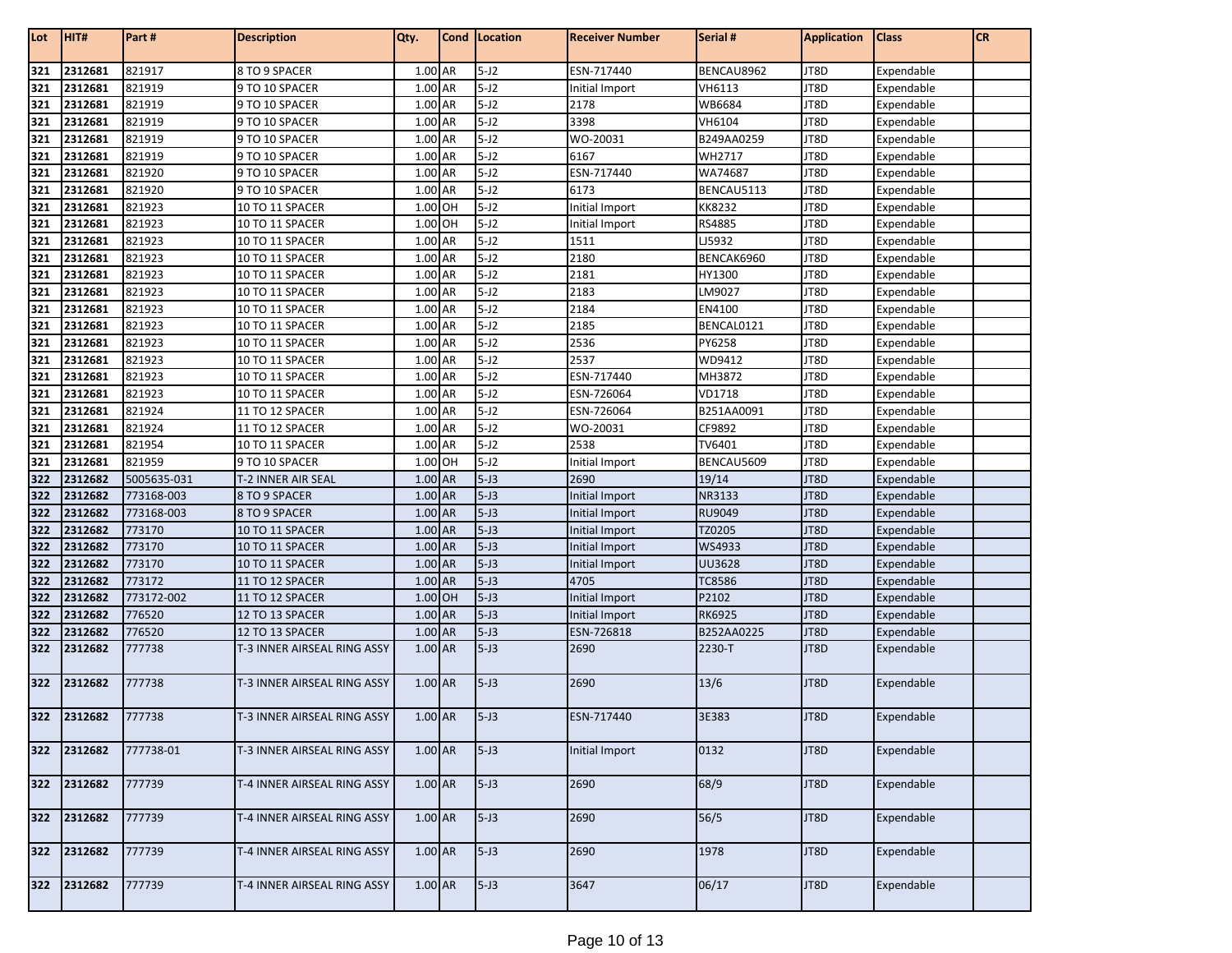| Lot   | HIT#        | Part #     | <b>Description</b>          | Qty.      | Cond Location | <b>Receiver Number</b> | Serial #      | <b>Application</b> | <b>Class</b> | <b>CR</b> |
|-------|-------------|------------|-----------------------------|-----------|---------------|------------------------|---------------|--------------------|--------------|-----------|
| 322   | 2312682     | 777739-001 | T-4 INNER AIRSEAL RING ASSY | 1.00 AR   | $5 - J3$      | 131                    | 60/29         | JT8D               | Expendable   |           |
| 322   | 2312682     | 790758-001 | INTERMEDIATE CASE           | 1.00 AR   | $5 - J3$      | 6729                   | LR0954        | JT8D               | Expendable   |           |
| 322   | 2312682     | 796766-001 | 7 TO 8 SPACER               | 1.00 AR   | $5 - J3$      | ESN-726818             | WP7816        | JT8D               | Expendable   |           |
| 322   | 2312682     | 796768     | 9 TO 10 SPACER              | 1.00 AR   | $5 - J3$      | Initial Import         | <b>TU9877</b> | JT8D               | Expendable   |           |
| 322   | 2312682     | 796768     | 9 TO 10 SPACER              | 1.00 AR   | $5 - J3$      | Initial Import         | BENCAM6792    | JT8D               | Expendable   |           |
| 322   | 2312682     | 796768-001 | 9 TO 10 SPACER              | 1.00 AR   | $5 - J3$      | <b>Initial Import</b>  | TE3774        | JT8D               | Expendable   |           |
| 322   | 2312682     | 798155     | T-2 INNER AIRSEAL           | 1.00 AR   | $5 - J3$      | Initial Import         | UH0410        | JT8D               | Expendable   |           |
| 322   | 2312682     | 798155     | T-2 INNER AIRSEAL           | 1.00 AR   | $5 - J3$      | Initial Import         | M7509         | JT8D               | Expendable   |           |
| 322   | 2312682     | 798155     | T-2 INNER AIRSEAL           | $1.00$ AR | $5 - J3$      | Initial Import         | UH0417        | JT8D               | Expendable   |           |
| 322   | 2312682     | 798155     | <b>T-2 INNER AIRSEAL</b>    | 1.00 AR   | $5 - J3$      | Initial Import         | UG7078        | JT8D               | Expendable   |           |
| 322   | 2312682     | 798155     | T-2 INNER AIRSEAL           | 1.00 AR   | $5 - J3$      | Initial Import         | <b>UG7220</b> | JT8D               | Expendable   |           |
| 322   | 2312682     | 798155     | T-2 INNER AIRSEAL           | 1.00 AR   | $5 - J3$      | Initial Import         | B432AA0421    | JT8D               | Expendable   |           |
| 322   | 2312682     | 798155     | T-2 INNER AIRSEAL           | 1.00 AR   | $5 - J3$      | Initial Import         | UG7206        | JT8D               | Expendable   |           |
| 322   | 2312682     | 798155     | T-2 INNER AIRSEAL           | 1.00 AR   | $5 - J3$      | 3649                   | UH0671        | JT8D               | Expendable   |           |
| 322   | 2312682     | 798155     | T-2 INNER AIRSEAL           | 1.00 AR   | $5 - J3$      | 4703                   | <b>UH0836</b> | JT8D               | Expendable   |           |
| 322   | 2312682     | 798155-001 | T-2 INNER AIRSEAL           | 1.00 AR   | $5 - J3$      | Initial Import         | B432AA0213    | JT8D               | Expendable   |           |
| 322   | 2312682     | 798157-002 | RING-ASSY OF, AIR SEAL,     | 1.00 AR   | $5 - J3$      | 4700                   | 60/6          | JT8D               | Expendable   |           |
|       |             |            | <b>TURB 2 STG</b>           |           |               |                        |               |                    |              |           |
| 322   | 2312682     | 798157-002 | RING-ASSY OF, AIR SEAL,     | 1.00 AR   | $5 - J3$      | 4701                   | 22/23         | JT8D               | Expendable   |           |
|       |             |            | TURB 2 STG                  |           |               |                        |               |                    |              |           |
| 322   | 2312682     | 798157-002 | RING-ASSY OF, AIR SEAL,     | 1.00 AR   | $5 - J3$      | 4704                   | 11/41         | JT8D               | Expendable   |           |
|       |             |            | <b>TURB 2 STG</b>           |           |               |                        |               |                    |              |           |
| 322   | 2312682     | 801143-001 | 7 TO 8 SPACER               | 1.00 AR   | $5 - J3$      | Initial Import         | BENCAK3205    | JT8D               | Expendable   |           |
| 322   | 2312682     | 804662-001 | T-4 INNER AIRSEAL           | 1.00 AR   | $5 - J3$      | Initial Import         | B434AA0136    | JT8D               | Expendable   |           |
| 322   | 2312682     | 804662-001 | T-4 INNER AIRSEAL           | 1.00 AR   | $5 - J3$      | Initial Import         | WC8218        | JT8D               | Expendable   |           |
| 322   | 2312682     | 804662-001 | T-4 INNER AIRSEAL           | 1.00 AR   | $5 - J3$      | <b>Initial Import</b>  | WC8214        | JT8D               | Expendable   |           |
| 322   | 2312682     | 804662-001 | T-4 INNER AIRSEAL           | 1.00 AR   | $5 - J3$      | Initial Import         | WC8285        | JT8D               | Expendable   |           |
| 322   | 2312682     | 804662-001 | T-4 INNER AIRSEAL           | 1.00 AR   | $5 - J3$      | Initial Import         | UK3692        | JT8D               | Expendable   |           |
| 322   | 2312682     | 804662-001 | T-4 INNER AIRSEAL           | 1.00 AR   | $5 - J3$      | Initial Import         | BLDLBU6412    | JT8D               | Expendable   |           |
| 322   | 2312682     | 804662-001 | T-4 INNER AIRSEAL           | 1.00 AR   | $5 - J3$      | 4702                   | <b>TE4727</b> | JT8D               | Expendable   |           |
| 322   | 2312682     | 815027-01  | T-2 INNER AIRSEAL RING ASSY | 1.00 AR   | $5 - J3$      | Initial Import         | 56/6          | JT8D               | Expendable   |           |
| 322   | 2312682     | 815027-01  | T-2 INNER AIRSEAL RING ASSY | 1.00 AR   | $5 - J3$      | Initial Import         | 07/5          | JT8D               | Expendable   |           |
| 322   | 2312682     | 815027-01  | T-2 INNER AIRSEAL RING ASSY | 1.00 AR   | $5 - J3$      | Initial Import         | 09/3          | JT8D               | Expendable   |           |
| 322   | 2312682     | 815027-01  | T-2 INNER AIRSEAL RING ASSY | 1.00 AR   | $5 - J3$      | ESN-717440             | 1313          | JT8D               | Expendable   |           |
|       | 322 2312682 | 821913     | 7 TO 8 SPACER               | 1.00 AR   | $5 - J3$      | Initial Import         | BENCAN8722    | JT8D               | Expendable   |           |
| 322   | 2312682     | 821913     | 7 TO 8 SPACER               | 1.00 AR   | $5 - J3$      | Initial Import         | UL6919        | JT8D               | Expendable   |           |
|       | 322 2312682 | 821913     | 7 TO 8 SPACER               | $1.00$ AR | $5 - J3$      | 3058                   | BENCAU6925    | JT8D               | Expendable   |           |
| 322   | 2312682     | 821914     | 7 TO 8 SPACER               | 1.00 AR   | $5 - J3$      | Initial Import         | LR7175        | JT8D               | Expendable   |           |
| 322   | 2312682     | 821914     | 7 TO 8 SPACER               | 1.00 AR   | $5 - J3$      | Initial Import         | SU2751        | JT8D               | Expendable   |           |
| $322$ | 2312682     | 821914     | 7 TO 8 SPACER               | 1.00 AR   | $5 - J3$      | Initial Import         | <b>BB6062</b> | JT8D               | Expendable   |           |
| 322   | 2312682     | 821919     | 9 TO 10 SPACER              | 1.00 AR   | $5 - J3$      | Initial Import         | B249AA0312    | JT8D               | Expendable   |           |
|       | 322 2312682 | 821919     | 9 TO 10 SPACER              | 1.00 AR   | $5 - J3$      | Initial Import         | BENCAU5066    | JT8D               | Expendable   |           |
|       | 322 2312682 | 821919     | 9 TO 10 SPACER              | 1.00 AR   | $5 - J3$      | ESN-726818             | B249AA0191    | JT8D               | Expendable   |           |
|       | 322 2312682 | 821923     | 10 TO 11 SPACER             | 1.00 AR   | $5 - J3$      | Initial Import         | BENCAW5226    | JT8D               | Expendable   |           |
|       | 322 2312682 | 821923     | 10 TO 11 SPACER             | 1.00 AR   | $5 - J3$      | Initial Import         | <b>UG4879</b> | JT8D               | Expendable   |           |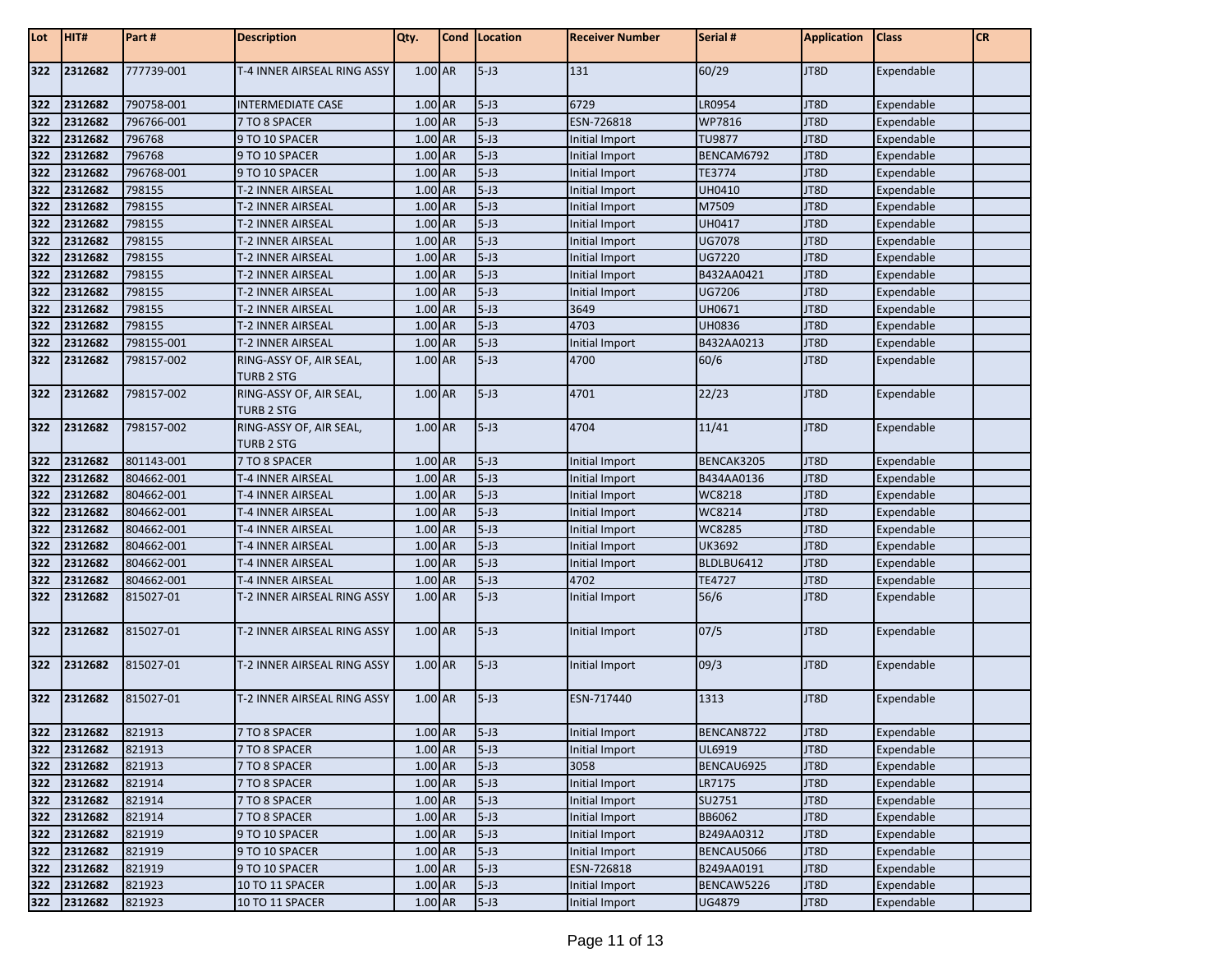| Lot | HIT#    | Part#       | <b>Description</b>                        | Qty.    | Cond   Location | <b>Receiver Number</b> | Serial #      | <b>Application</b> | <b>Class</b> | CR |
|-----|---------|-------------|-------------------------------------------|---------|-----------------|------------------------|---------------|--------------------|--------------|----|
| 322 | 2312682 | 821923      | 10 TO 11 SPACER                           | 1.00 AR | $5 - J3$        | 3056                   | WD9375        | JT8D               | Expendable   |    |
| 322 | 2312682 | 821924      | 11 TO 12 SPACER                           | 1.00 AR | $5 - J3$        | 3059                   | BENCAY2890    | JT8D               | Expendable   |    |
| 322 | 2312682 | 821924      | 11 TO 12 SPACER                           | 1.00 AR | $5 - J3$        | ESN-726818             | HV5921        | JT8D               | Expendable   |    |
| 322 | 2312682 | M2540-001   | T-4 INNER AIRSEAL RING ASSY               | 1.00 AR | $5 - J3$        | Initial Import         | N623          | JT8D               | Expendable   |    |
| 322 | 2312682 | M2540-001   | T-4 INNER AIRSEAL RING ASSY               | 1.00 AR | $5 - J3$        | Initial Import         | 3N1978        | JT8D               | Expendable   |    |
| 322 | 2312682 | PI9259      | T-3 INNER AIR SEAL RING                   | 1.00 AR | $5 - J3$        | 2690                   | 796-T         | JT8D               | Expendable   |    |
| 322 | 2312682 | PI9259      | T-3 INNER AIR SEAL RING                   | 1.00 AR | $5 - J3$        | 3646                   | 919-T         | JT8D               | Expendable   |    |
| 322 | 2312682 | PX777738    | T-3 INNER AIRSEAL RING ASSY               | 1.00 AR | $5 - J3$        | 2690                   | 9953-T        | JT8D               | Expendable   |    |
| 322 | 2312682 | PX777738    | T-3 INNER AIRSEAL RING ASSY               | 1.00 AR | $5 - J3$        | 2690                   | 1227-T        | JT8D               | Expendable   |    |
| 322 | 2312682 | PX777738    | T-3 INNER AIRSEAL RING ASSY               | 1.00 AR | $5 - J3$        | 2690                   | <b>NSN</b>    | JT8D               | Expendable   |    |
| 322 | 2312682 | PX777738    | T-3 INNER AIRSEAL RING ASSY               | 1.00 AR | $5 - J3$        | 2690                   | 1237-T        | JT8D               | Expendable   |    |
| 322 | 2312682 | PX777738    | T-3 INNER AIRSEAL RING ASSY               | 1.00 AR | $5 - J3$        | 2690                   | 1407-T        | JT8D               | Expendable   |    |
| 322 | 2312682 | PX777738    | T-3 INNER AIRSEAL RING ASSY               | 1.00 AR | $5 - J3$        | 2690                   | 9410-T        | JT8D               | Expendable   |    |
| 322 | 2312682 | PX777739    | RING AIR SEAL T-4                         | 1.00 AR | $5 - J3$        | 2690                   | 8132-T        | JT8D               | Expendable   |    |
| 322 | 2312682 | PX777739    | <b>RING AIR SEAL T-4</b>                  | 1.00 AR | $5 - J3$        | 2690                   | 9269-T        | JT8D               | Expendable   |    |
| 322 | 2312682 | PX815025-01 | T-2 INNER AIRSEAL RING                    | 1.00 AR | $5 - J3$        | 2690                   | <b>NSN</b>    | JT8D               | Expendable   |    |
| 323 | 2312683 | N/A         | JT8D-200 Q.E.C                            | 1.00 AR | $5 - J4$        | Initial Import         | N/A           | JT8D               | QEC          |    |
| 324 | 2312684 | N/A         | JT8D-200 Q.E.C                            | 1.00 AR | $5 - J5$        | Initial Import         | N/A           | JT8D               | QEC          |    |
| 325 | 2312685 | 5000073-01  | C-13 STATOR                               | 1.00 AR | $6 - A1$        | 1695                   | NH9747        | JT8D               | Expendable   |    |
| 325 | 2312685 | 5000073-021 | C-13 STATOR                               | 1.00 AR | $6 - A1$        | 1693                   | NH9960        | JT8D               | Expendable   |    |
| 325 | 2312685 | 5000141-02  | DIF. SOUND ABSORBING<br>LINER SEGMENT     | 1.00 AR | $6 - A1$        | 1556                   | <b>NSN</b>    | JT8D               | Expendable   |    |
| 325 | 2312685 | 5000141-02  | DIF. SOUND ABSORBING<br>LINER SEGMENT     | 1.00 AR | $6 - A1$        | 1708                   | <b>NSN</b>    | JT8D               | Expendable   |    |
| 325 | 2312685 | 5001791-01  | CC OUTER REAR CASE                        | 1.00 AR | $6 - A1$        | 1552                   | 445           | JT8D               | Expendable   |    |
| 325 | 2312685 | 775371      | C-11 STATOR                               | 1.00 AR | $6 - A1$        | 1681                   | PP0342        | JT8D               | Expendable   |    |
| 325 | 2312685 | 775372      | C-12 STATOR                               | 1.00 AR | $6 - A1$        | 1699                   | TL6293        | JT8D               | Expendable   |    |
| 325 | 2312685 | 775372-001  | C-12 STATOR                               | 1.00 AR | $6 - A1$        | 1683                   | WT9371        | JT8D               | Expendable   |    |
| 325 | 2312685 | 775372-001  | C-12 STATOR                               | 1.00 AR | $6 - A1$        | 1696                   | VF6107        | JT8D               | Expendable   |    |
| 325 | 2312685 | 775372-001  | C-12 STATOR                               | 1.00 AR | $6 - A1$        | 1700                   | <b>NL5818</b> | JT8D               | Expendable   |    |
| 325 | 2312685 | 776369      | FAN EXH SOUND ABS. LNER<br><b>SEGMENT</b> | 1.00 AR | $6 - A1$        | 1709                   | <b>NSN</b>    | JT8D               | Expendable   |    |
| 325 | 2312685 | 781024      | 1 STG COMP DUCT                           | 1.00 AR | $6 - A1$        | 1692                   | <b>NSN</b>    | JT8D               | Expendable   |    |
| 325 | 2312685 | 788732      | RING ASSY-13 STG                          | 1.00 AR | $6-A1$          | 1691                   | <b>NSN</b>    | JT8D               | Expendable   |    |
| 325 | 2312685 | 805173-01   | REAR COMP. SOUND ABSORB.                  | 1.00 AR | $6 - A1$        | 1704                   | <b>NSN</b>    | JT8D               | Expendable   |    |
|     |         |             | LINER SEGMENT                             |         |                 |                        |               |                    |              |    |
| 325 | 2312685 | 805173-01   | REAR COMP. SOUND ABSORB.<br>LINER SEGMENT | 1.00 AR | $6 - A1$        | 1707                   | 11-2587-1     | JT8D               | Expendable   |    |
| 325 | 2312685 | 805175-01   | REAR COMP. SOUND ABSORB.<br>LINER SEGMENT | 1.00 AR | $6 - A1$        | 1705                   | BFDGAA0197    | JT8D               | Expendable   |    |
| 325 | 2312685 | 805175-01   | REAR COMP. SOUND ABSORB.<br>LINER SEGMENT | 1.00 AR | $6 - A1$        | 1706                   | BFDGAA0142    | JT8D               | Expendable   |    |